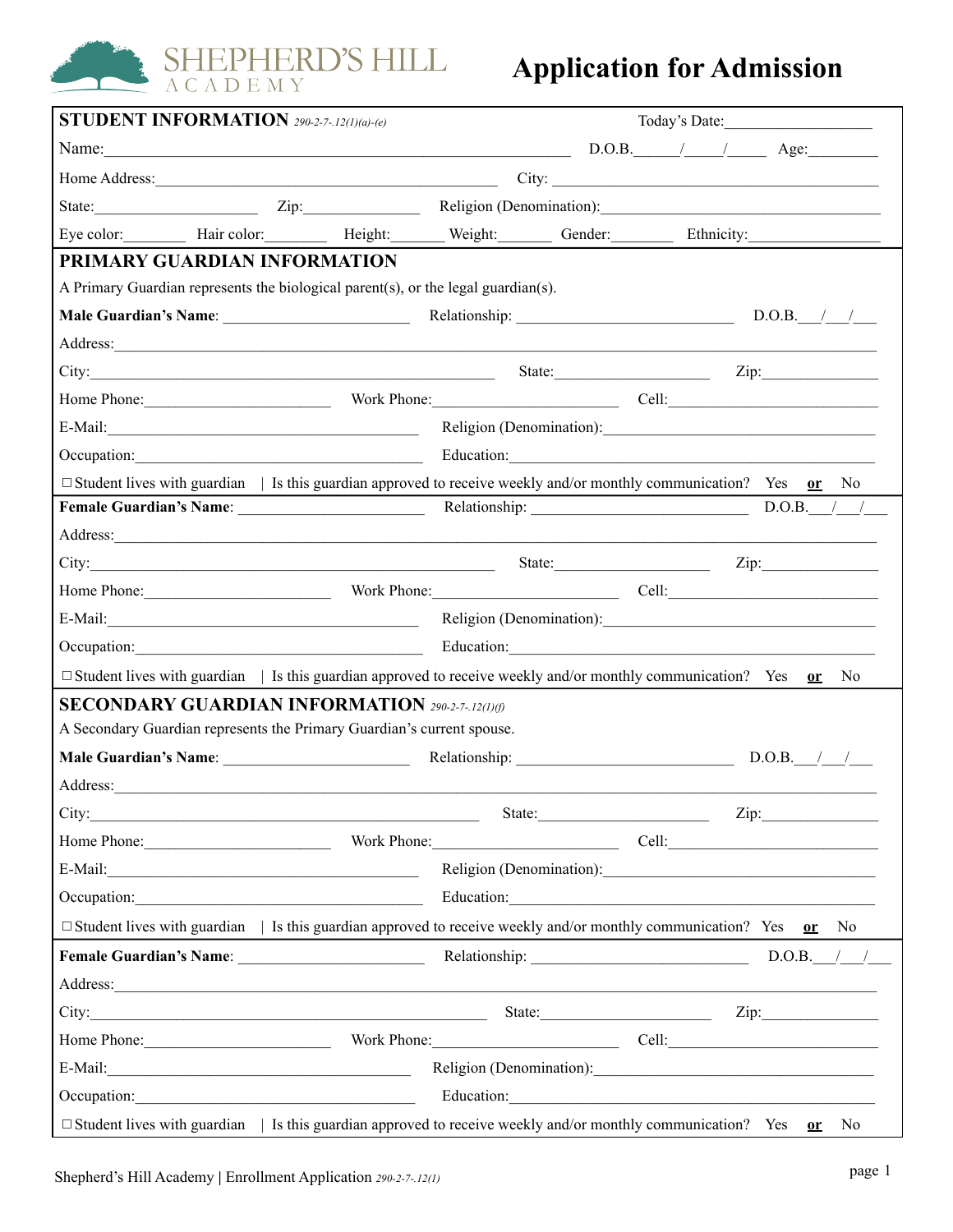| <b>ADOPTION INFORMATION</b>                                                          |                                 |  |  |  |  |
|--------------------------------------------------------------------------------------|---------------------------------|--|--|--|--|
| Legal guardianship documentation is required for acceptance.                         |                                 |  |  |  |  |
| The Student is: Biological or Adopted                                                |                                 |  |  |  |  |
| If adopted, are biological parents involved?<br>$\Box$<br>$\Box$<br>No<br>Yes        |                                 |  |  |  |  |
| Did student live in a foster home and/or orphanage?<br>$\Box$<br>$\Box$<br>Yes<br>No |                                 |  |  |  |  |
| Is it considered a closed adoption?<br>$\Box$<br>$\Box$<br>No.<br>Yes                |                                 |  |  |  |  |
|                                                                                      |                                 |  |  |  |  |
| Select which type of adoption:                                                       |                                 |  |  |  |  |
| $\Box$ through the state<br>$\Box$                                                   | through an international agency |  |  |  |  |
| $\Box$ through a domestic agency                                                     |                                 |  |  |  |  |
|                                                                                      |                                 |  |  |  |  |
|                                                                                      |                                 |  |  |  |  |
|                                                                                      |                                 |  |  |  |  |
|                                                                                      |                                 |  |  |  |  |
|                                                                                      |                                 |  |  |  |  |
|                                                                                      |                                 |  |  |  |  |
|                                                                                      |                                 |  |  |  |  |
|                                                                                      |                                 |  |  |  |  |
| Explain the affects the adoption had on the student:                                 |                                 |  |  |  |  |
|                                                                                      |                                 |  |  |  |  |
|                                                                                      |                                 |  |  |  |  |
|                                                                                      |                                 |  |  |  |  |
|                                                                                      |                                 |  |  |  |  |
| If there were complications to the adoption process, please explain them here:       |                                 |  |  |  |  |
|                                                                                      |                                 |  |  |  |  |
|                                                                                      |                                 |  |  |  |  |
|                                                                                      |                                 |  |  |  |  |
|                                                                                      |                                 |  |  |  |  |
|                                                                                      |                                 |  |  |  |  |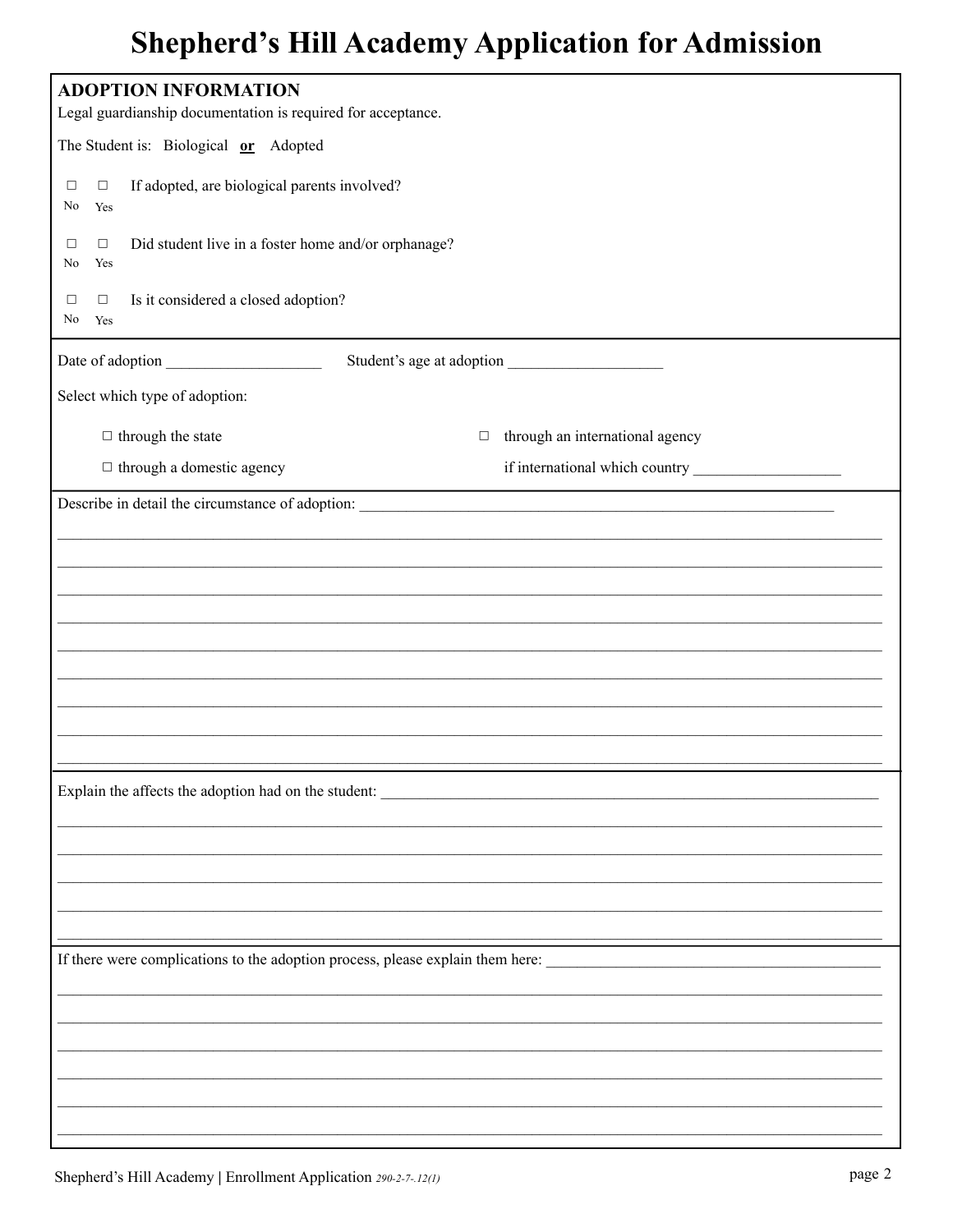| <b>FAMILY RELATIONS</b> 290-2-7-.12(1)(f)                                                                                                                                                                                              |                                                           |
|----------------------------------------------------------------------------------------------------------------------------------------------------------------------------------------------------------------------------------------|-----------------------------------------------------------|
|                                                                                                                                                                                                                                        |                                                           |
|                                                                                                                                                                                                                                        |                                                           |
|                                                                                                                                                                                                                                        |                                                           |
|                                                                                                                                                                                                                                        |                                                           |
|                                                                                                                                                                                                                                        |                                                           |
|                                                                                                                                                                                                                                        |                                                           |
|                                                                                                                                                                                                                                        |                                                           |
|                                                                                                                                                                                                                                        |                                                           |
|                                                                                                                                                                                                                                        |                                                           |
|                                                                                                                                                                                                                                        |                                                           |
|                                                                                                                                                                                                                                        |                                                           |
|                                                                                                                                                                                                                                        |                                                           |
|                                                                                                                                                                                                                                        |                                                           |
|                                                                                                                                                                                                                                        |                                                           |
|                                                                                                                                                                                                                                        |                                                           |
|                                                                                                                                                                                                                                        |                                                           |
| What methods do you use to handle discipline in your home?<br><u>Letter and the substantial of the substantial of the substantial of the substantial of the substantial of the substantial of the substantial of the substantial o</u> |                                                           |
|                                                                                                                                                                                                                                        |                                                           |
|                                                                                                                                                                                                                                        |                                                           |
|                                                                                                                                                                                                                                        |                                                           |
|                                                                                                                                                                                                                                        |                                                           |
|                                                                                                                                                                                                                                        |                                                           |
|                                                                                                                                                                                                                                        |                                                           |
|                                                                                                                                                                                                                                        |                                                           |
|                                                                                                                                                                                                                                        |                                                           |
| Select one option that best describes your child's childhood family experience:                                                                                                                                                        |                                                           |
| $\Box$ outstanding home environment                                                                                                                                                                                                    | normal home environment<br>$\Box$                         |
| $\Box$ chaotic home environment                                                                                                                                                                                                        | witnessed physical/verbal/sexual abuse toward others<br>□ |
| $\Box$ experienced physical/verbal/sexual abuse from others                                                                                                                                                                            |                                                           |
|                                                                                                                                                                                                                                        |                                                           |
| List any special circumstances in your child's childhood:<br><u>List</u> any special circumstances in your child's childhood:                                                                                                          |                                                           |
|                                                                                                                                                                                                                                        |                                                           |
|                                                                                                                                                                                                                                        |                                                           |
|                                                                                                                                                                                                                                        |                                                           |
|                                                                                                                                                                                                                                        |                                                           |
|                                                                                                                                                                                                                                        |                                                           |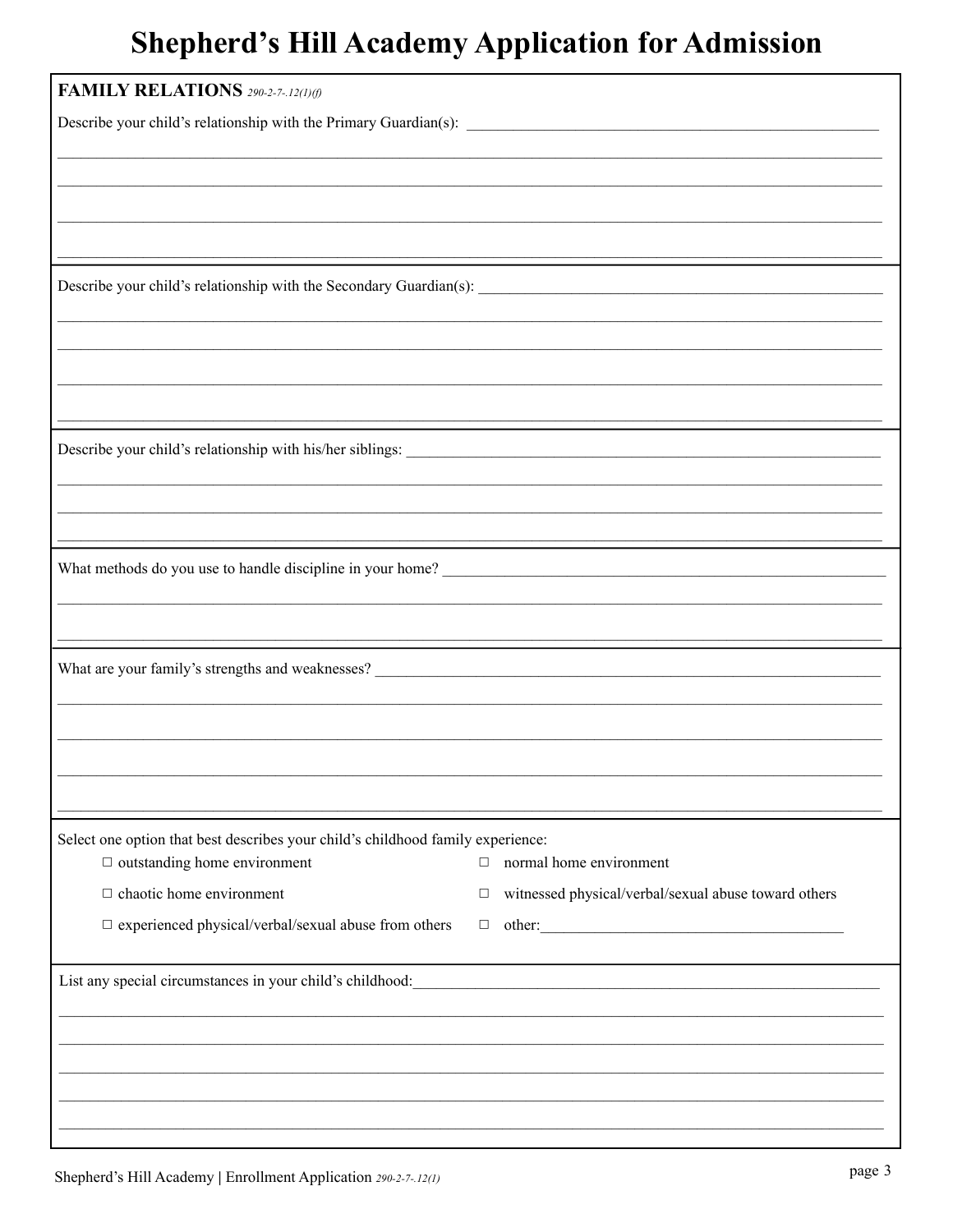|                                   | FAMILY RELATIONS (cont.) 290-2-7-.12(1)(f)                                                   |                                    |                                                          |                         |  |  |
|-----------------------------------|----------------------------------------------------------------------------------------------|------------------------------------|----------------------------------------------------------|-------------------------|--|--|
|                                   | Using the chart below, please describe the primary guardian(s) current marital status:       |                                    |                                                          |                         |  |  |
|                                   | $\Box$ married to each other                                                                 |                                    | $\Box$ mother remarried $\rule{1em}{0.15mm}$ times       |                         |  |  |
| $\Box$ separated for ______ years |                                                                                              |                                    | $\Box$ father remarried ______ times                     |                         |  |  |
| $\Box$ divorced for ______ years  |                                                                                              |                                    | $\Box$ mother involved with someone                      |                         |  |  |
|                                   | $\Box$ father involved with someone                                                          |                                    | $\Box$ mother deceased for years, student's age at death |                         |  |  |
|                                   | $\Box$ father deceased for __ years, student's age at death __ $\Box$ never married          |                                    |                                                          |                         |  |  |
|                                   | If there was a divorce in the home, how did this affect the student?                         |                                    |                                                          |                         |  |  |
|                                   |                                                                                              |                                    |                                                          |                         |  |  |
|                                   |                                                                                              |                                    |                                                          |                         |  |  |
|                                   | Using the chart below, please provide how frequent each parent was present during childhood: |                                    |                                                          |                         |  |  |
|                                   |                                                                                              | Present during entire<br>childhood | Present during part of<br>childhood                      | Not present at all      |  |  |
|                                   | Primary Male Guardian                                                                        | $\Box$                             | $\Box$                                                   | $\Box$                  |  |  |
|                                   | Primary Female Guardian                                                                      | $\Box$                             | $\Box$                                                   | $\Box$                  |  |  |
|                                   | Secondary Male Guardian                                                                      | $\Box$                             | $\Box$                                                   | □                       |  |  |
|                                   | Secondary Female Guardian                                                                    | $\Box$                             | $\Box$                                                   | □                       |  |  |
|                                   | Brother(s)                                                                                   | $\Box$                             | $\Box$                                                   | $\Box$                  |  |  |
|                                   |                                                                                              |                                    |                                                          |                         |  |  |
|                                   | Sister(s)                                                                                    | $\Box$                             | □                                                        | □                       |  |  |
|                                   | Other                                                                                        | $\Box$                             | □                                                        | □                       |  |  |
|                                   |                                                                                              |                                    |                                                          |                         |  |  |
| Name                              | List all persons currently living in same household as child:                                |                                    | Sex<br>Age                                               | Relationship to Student |  |  |
|                                   |                                                                                              |                                    |                                                          |                         |  |  |
|                                   |                                                                                              |                                    |                                                          |                         |  |  |
|                                   |                                                                                              |                                    |                                                          |                         |  |  |
|                                   | List biological/adopted children not living in same household as child:                      |                                    |                                                          |                         |  |  |

 $\mathcal{L}_\mathcal{L}$  $\mathcal{L}$ 

 $\mathcal{L}_\mathcal{L}$  $\mathcal{L}$ 

 $\mathcal{L}_\text{max}$  $\mathcal{L}_\text{max}$  and  $\mathcal{L}_\text{max}$  and  $\mathcal{L}_\text{max}$  and  $\mathcal{L}_\text{max}$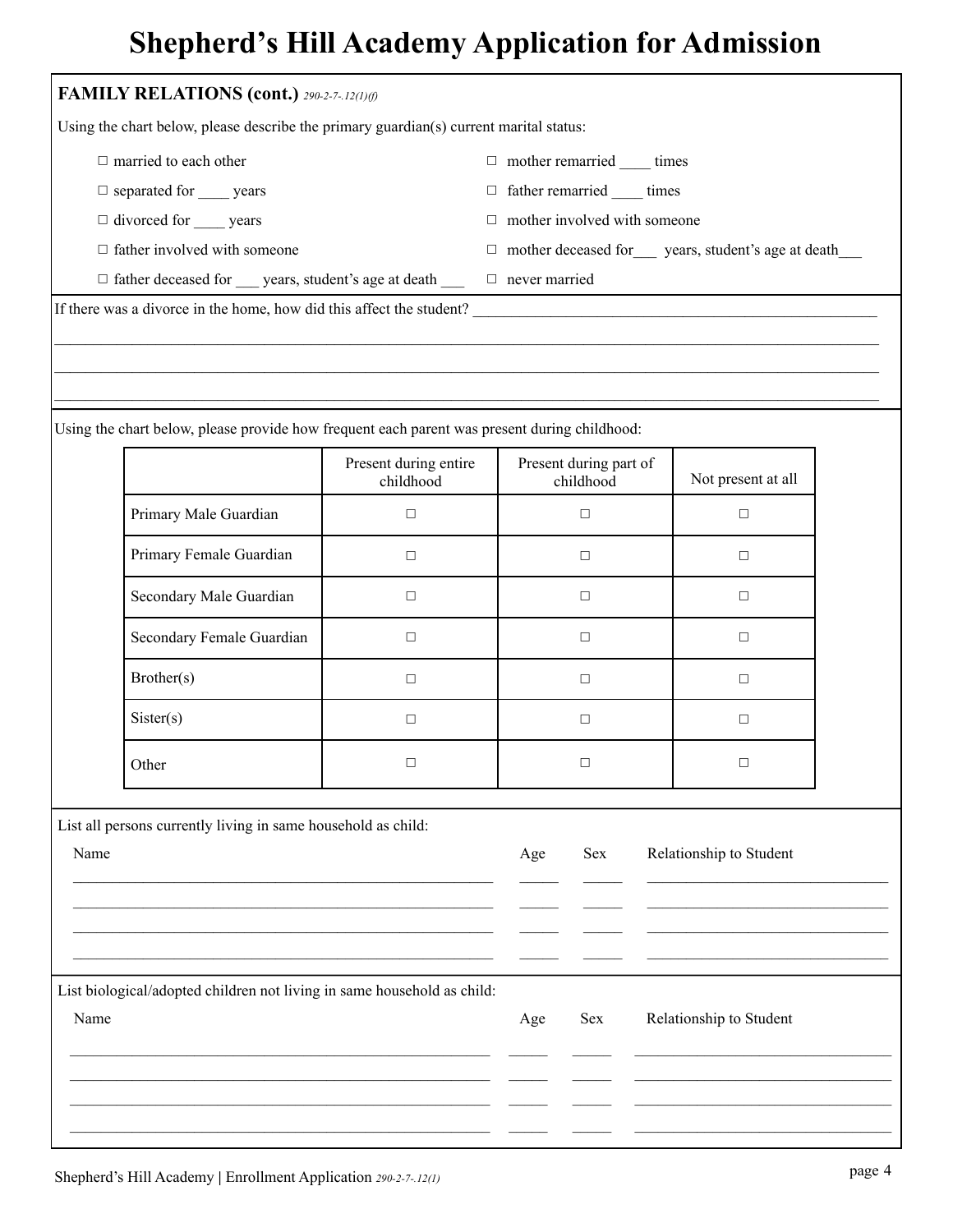| <b>FAMILY RELATIONS (cont.)290-2-7-12(1)(f)</b>                                           |                                                           |  |  |  |  |  |  |  |
|-------------------------------------------------------------------------------------------|-----------------------------------------------------------|--|--|--|--|--|--|--|
|                                                                                           |                                                           |  |  |  |  |  |  |  |
|                                                                                           |                                                           |  |  |  |  |  |  |  |
|                                                                                           |                                                           |  |  |  |  |  |  |  |
|                                                                                           |                                                           |  |  |  |  |  |  |  |
| Select which best describes your child's housing:                                         |                                                           |  |  |  |  |  |  |  |
| housing adequate<br>□                                                                     | housing overcrowded<br>$\Box$                             |  |  |  |  |  |  |  |
| dependent on others for housing<br>□<br>housing dangerous/deteriorating<br>□              | living companions dysfunctional<br>$\Box$                 |  |  |  |  |  |  |  |
| SPIRITUAL/CULTURAL ASSESSMENT                                                             |                                                           |  |  |  |  |  |  |  |
|                                                                                           |                                                           |  |  |  |  |  |  |  |
|                                                                                           |                                                           |  |  |  |  |  |  |  |
|                                                                                           |                                                           |  |  |  |  |  |  |  |
|                                                                                           |                                                           |  |  |  |  |  |  |  |
|                                                                                           |                                                           |  |  |  |  |  |  |  |
|                                                                                           |                                                           |  |  |  |  |  |  |  |
| Describe your child's cultural identity (e.g., religious preference, drug culture, etc.): |                                                           |  |  |  |  |  |  |  |
|                                                                                           |                                                           |  |  |  |  |  |  |  |
|                                                                                           |                                                           |  |  |  |  |  |  |  |
|                                                                                           |                                                           |  |  |  |  |  |  |  |
| Describe any cultural issues that may contribute to your child's problems:                |                                                           |  |  |  |  |  |  |  |
|                                                                                           |                                                           |  |  |  |  |  |  |  |
|                                                                                           |                                                           |  |  |  |  |  |  |  |
|                                                                                           |                                                           |  |  |  |  |  |  |  |
|                                                                                           |                                                           |  |  |  |  |  |  |  |
|                                                                                           |                                                           |  |  |  |  |  |  |  |
| Select which best describes recreational habits within child's community:                 |                                                           |  |  |  |  |  |  |  |
| currently active in community/recreational activities<br>□                                | formerly active in community/recreational activities<br>□ |  |  |  |  |  |  |  |
| currently engages in hobbies<br>□<br>□                                                    | currently participates in spiritual activities<br>$\Box$  |  |  |  |  |  |  |  |
|                                                                                           |                                                           |  |  |  |  |  |  |  |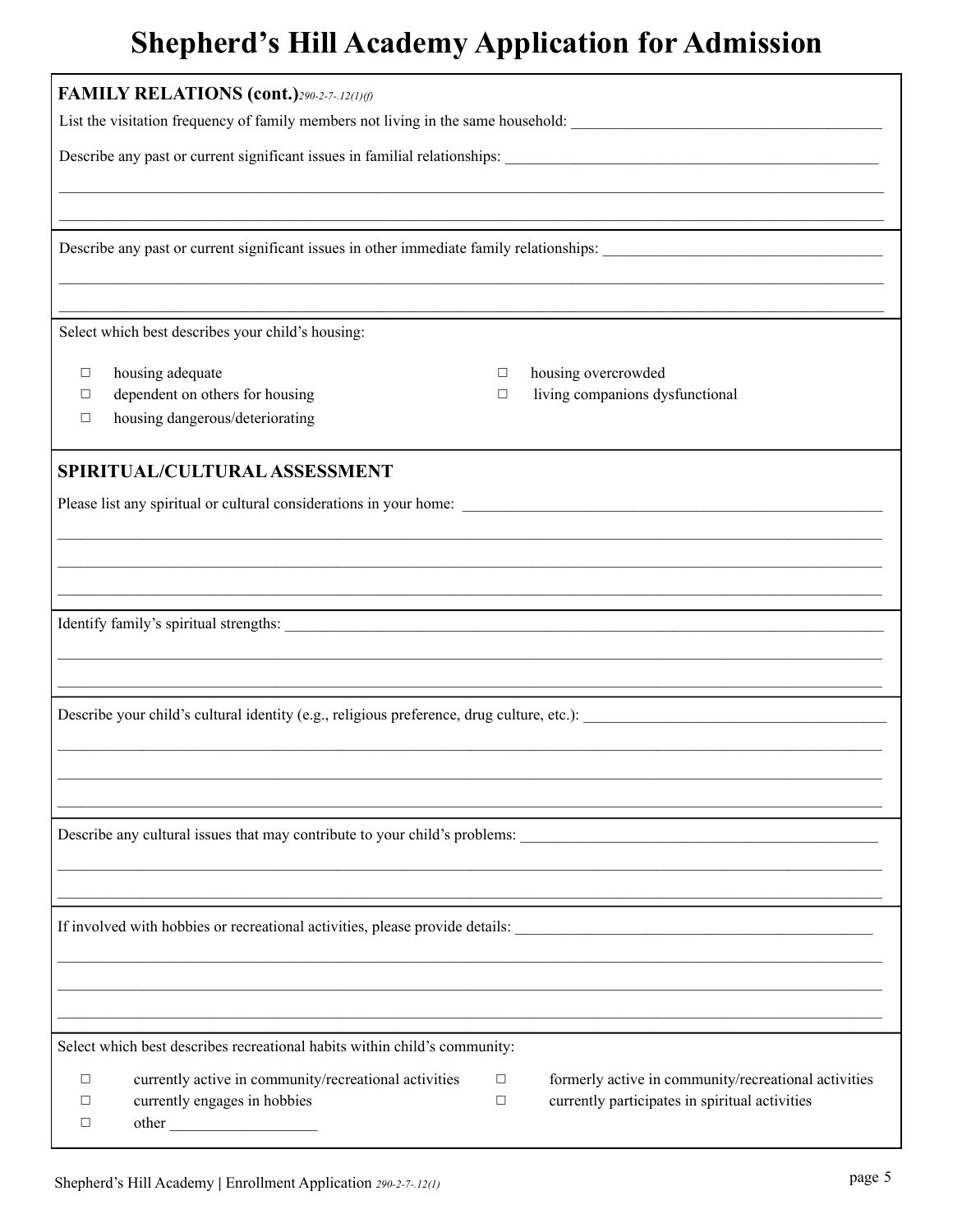|                | <b>SOCIAL AND BEHAVIOR HISTORY</b>                                  |                                 |             |                                                                                                                               |
|----------------|---------------------------------------------------------------------|---------------------------------|-------------|-------------------------------------------------------------------------------------------------------------------------------|
| Legal history: |                                                                     | Describe last legal difficulty: |             |                                                                                                                               |
| $\Box$         | no legal problems                                                   |                                 |             |                                                                                                                               |
| $\Box$         | now on parole/probation                                             |                                 |             |                                                                                                                               |
| □              | arrest(s) not substance-related                                     |                                 |             |                                                                                                                               |
| □              | arrest(s) substance-related                                         |                                 |             |                                                                                                                               |
| □              | court ordered this treatment                                        |                                 |             |                                                                                                                               |
| $\Box$         | jail/prison _____ time(s)                                           |                                 |             |                                                                                                                               |
|                | total time served:                                                  |                                 |             |                                                                                                                               |
|                |                                                                     |                                 |             |                                                                                                                               |
|                |                                                                     |                                 |             |                                                                                                                               |
|                |                                                                     |                                 |             |                                                                                                                               |
|                |                                                                     |                                 |             |                                                                                                                               |
|                |                                                                     |                                 |             | Describe any traumatic events in your child's life (divorce, deaths, imprisonment, taken out of the home, abandonment, etc.): |
|                |                                                                     |                                 |             |                                                                                                                               |
|                |                                                                     |                                 |             |                                                                                                                               |
|                |                                                                     |                                 |             |                                                                                                                               |
|                |                                                                     |                                 |             |                                                                                                                               |
|                |                                                                     |                                 |             | Describe any history of your child as an offender of abuse towards another person (sexual, physical, and/or emotional):       |
|                |                                                                     |                                 |             |                                                                                                                               |
|                |                                                                     |                                 |             |                                                                                                                               |
|                |                                                                     |                                 |             |                                                                                                                               |
|                |                                                                     |                                 |             | Relationships with peers outside of school (number and quality of friendships):                                               |
|                |                                                                     |                                 |             |                                                                                                                               |
|                |                                                                     |                                 |             |                                                                                                                               |
|                |                                                                     |                                 |             |                                                                                                                               |
|                |                                                                     |                                 |             |                                                                                                                               |
|                |                                                                     |                                 |             |                                                                                                                               |
|                |                                                                     |                                 |             |                                                                                                                               |
|                |                                                                     |                                 |             |                                                                                                                               |
|                | Select which best describes your child's social support system:     |                                 |             |                                                                                                                               |
| $\Box$         | supportive network                                                  | $\Box$                          | few friends |                                                                                                                               |
| □              | substance-use-based friends                                         | $\Box$                          | no friends  |                                                                                                                               |
| □              | distant family members                                              |                                 |             |                                                                                                                               |
|                |                                                                     |                                 |             |                                                                                                                               |
|                | Select the social interaction style that best describes your child: |                                 |             |                                                                                                                               |
| $\Box$         | normal social interaction                                           |                                 | $\Box$      | inappropriate sex play                                                                                                        |
| □              | isolates self                                                       |                                 | $\Box$      | dominates others                                                                                                              |
| □              | very shy                                                            |                                 | □           | associates with acting-out peers                                                                                              |
| □              | alienates self                                                      |                                 | $\Box$      |                                                                                                                               |
|                |                                                                     |                                 |             |                                                                                                                               |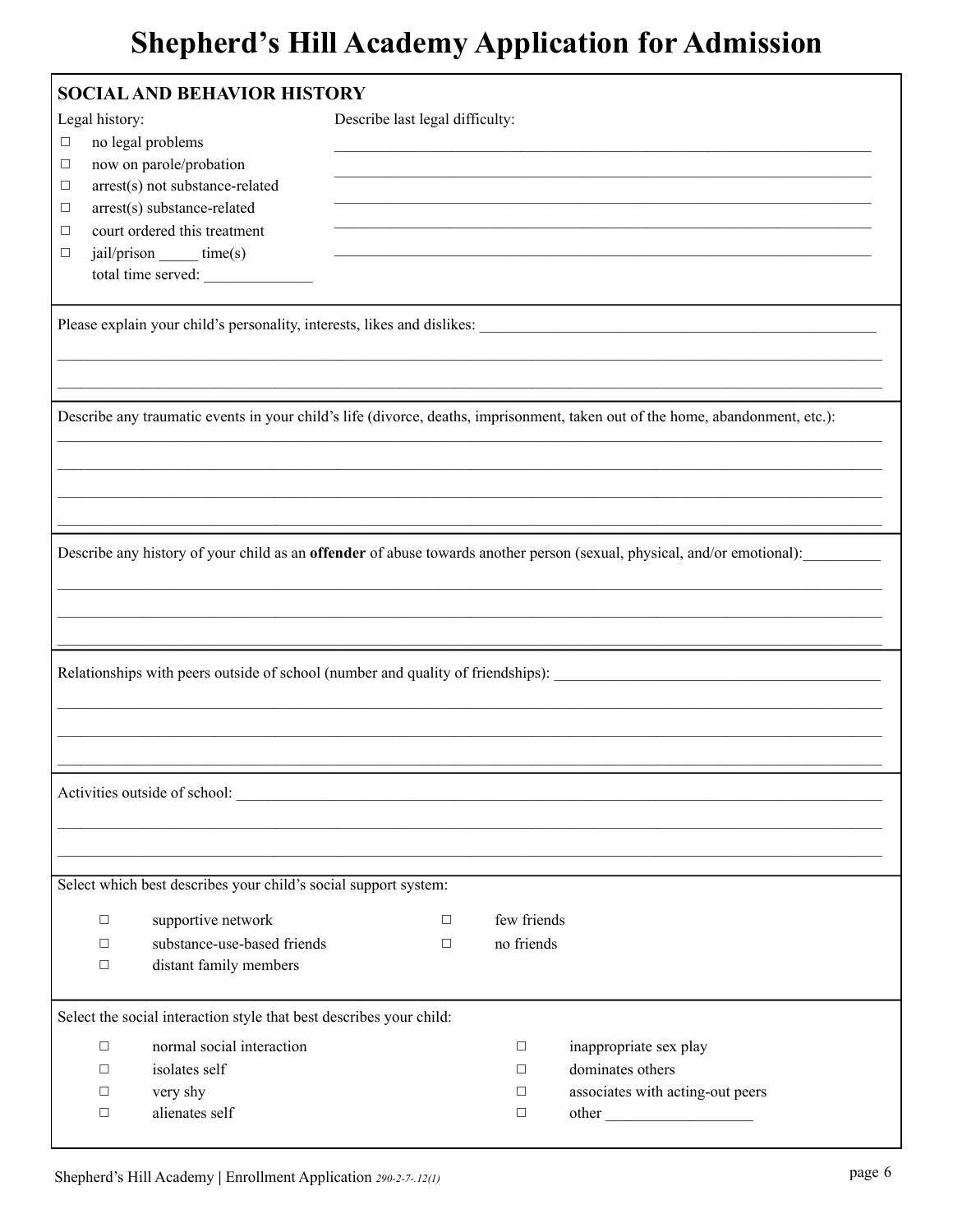| <b>SOCIAL AND BEHAVIOR HISTORY (cont.)</b> |                                                                                                                                                                        |                                                                                                                                                                                                                                |                       |                                                                                                    |  |  |  |
|--------------------------------------------|------------------------------------------------------------------------------------------------------------------------------------------------------------------------|--------------------------------------------------------------------------------------------------------------------------------------------------------------------------------------------------------------------------------|-----------------------|----------------------------------------------------------------------------------------------------|--|--|--|
|                                            |                                                                                                                                                                        | Select your child's intellectual/academic function:                                                                                                                                                                            |                       |                                                                                                    |  |  |  |
|                                            | $\Box$<br>$\Box$<br>$\Box$<br>$\Box$                                                                                                                                   | normal intelligence<br>underachieving<br>learning problems<br>high intelligence                                                                                                                                                | $\Box$<br>□<br>$\Box$ | mild intellectual disability<br>moderate intellectual disability<br>severe intellectual disability |  |  |  |
|                                            |                                                                                                                                                                        | Select the sexual orientation your child claims:                                                                                                                                                                               |                       |                                                                                                    |  |  |  |
|                                            | $\Box$<br>$\Box$<br>$\Box$                                                                                                                                             | heterosexual orientation<br>bisexual orientation<br>currently sexually active                                                                                                                                                  | $\Box$<br>$\Box$      | homosexual orientation<br>transgender                                                              |  |  |  |
|                                            |                                                                                                                                                                        | Dating/Relationship history: Letter and the contract of the contract of the contract of the contract of the contract of the contract of the contract of the contract of the contract of the contract of the contract of the co |                       |                                                                                                    |  |  |  |
|                                            |                                                                                                                                                                        |                                                                                                                                                                                                                                |                       |                                                                                                    |  |  |  |
|                                            | Briefly describe the sexual history details:<br>age of first sexual experience:<br>age of first pregnancy or fatherhood:<br>history of promiscuity age: _____ to _____ |                                                                                                                                                                                                                                |                       |                                                                                                    |  |  |  |
|                                            | Has your child been tested for STD's?<br>$\Box$<br>□<br>No<br>Yes<br>Has your child ever been involved in the termination of a pregnancy?<br>$\Box$<br>□<br>No<br>Yes  |                                                                                                                                                                                                                                |                       |                                                                                                    |  |  |  |
|                                            |                                                                                                                                                                        | Additional information about sexual activity:                                                                                                                                                                                  |                       |                                                                                                    |  |  |  |
|                                            |                                                                                                                                                                        |                                                                                                                                                                                                                                |                       |                                                                                                    |  |  |  |
| $\Box$<br>No                               | $\Box$<br>Yes                                                                                                                                                          | Provide as much detail to the following questions as possible:<br>Has there been any history of self-injurious behaviors or self-mutilation?                                                                                   |                       |                                                                                                    |  |  |  |
| □<br>No                                    | Has your child ever attempted suicide?<br>□<br>Yes<br>If yes, please explain the situation and when it occurred:                                                       |                                                                                                                                                                                                                                |                       |                                                                                                    |  |  |  |
| □<br>No                                    | □<br>Yes                                                                                                                                                               | Does your child have a history of running away?<br>If yes, please explain when and where they ran to:                                                                                                                          |                       |                                                                                                    |  |  |  |
| □<br>No                                    | Has your child ever demonstrated violent behaviors?<br>□<br>Yes                                                                                                        |                                                                                                                                                                                                                                |                       |                                                                                                    |  |  |  |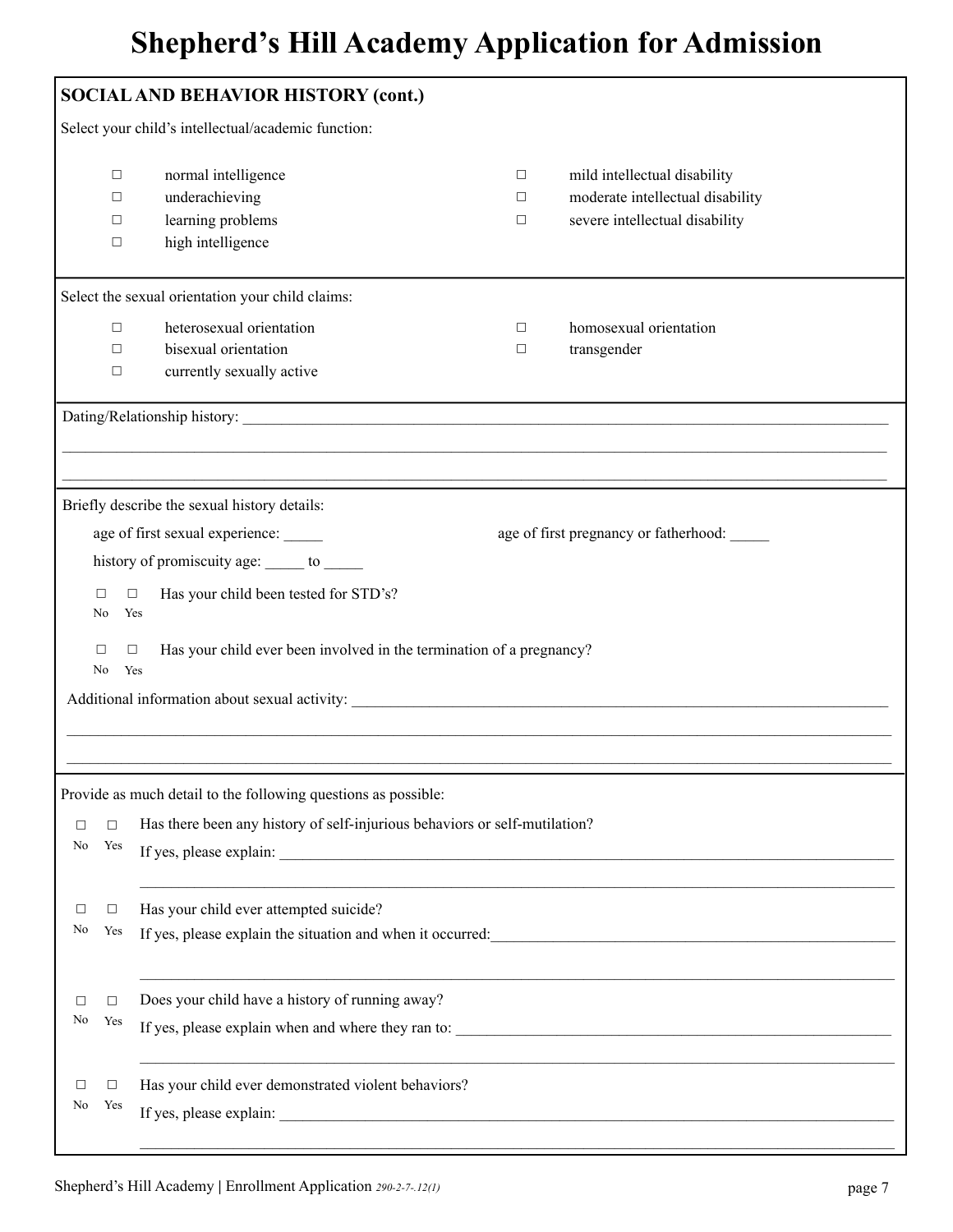| <b>SOCIAL AND BEHAVIOR HISTORY (cont.)</b>                              |                              |        |                                |                                      |  |                     |                                                                                                                        |
|-------------------------------------------------------------------------|------------------------------|--------|--------------------------------|--------------------------------------|--|---------------------|------------------------------------------------------------------------------------------------------------------------|
| Is there family history of alcohol/drug abuse?                          |                              |        |                                |                                      |  |                     |                                                                                                                        |
| $\Box$ father                                                           |                              | $\Box$ | grandparent(s)                 |                                      |  |                     | $\Box$ stepparent/live-in                                                                                              |
| $\Box$ mother                                                           |                              |        | $\Box$ uncle(s)/aunt(s)        |                                      |  | $\Box$ sibling(s)   |                                                                                                                        |
| $\Box$ other                                                            |                              |        |                                |                                      |  |                     |                                                                                                                        |
| Select the one that best describes your child's current substance use:  |                              |        |                                |                                      |  |                     |                                                                                                                        |
| $\Box$ no history of abuse                                              |                              |        | $\Box$ early partial remission |                                      |  | $\Box$ active abuse |                                                                                                                        |
| $\Box$ sustained full remission                                         |                              |        | $\Box$ early full remission    |                                      |  |                     | $\Box$ sustained partial remission                                                                                     |
| Select and provide the age(s) of your child's treatment history:        |                              |        |                                |                                      |  |                     |                                                                                                                        |
| $\Box$ outpatient age(s) ________                                       |                              |        |                                | $\Box$ stopped on own age(s) _______ |  |                     |                                                                                                                        |
| $\Box$ 12-step program age(s) $\Box$ other: $\Box$                      |                              |        |                                |                                      |  |                     |                                                                                                                        |
| Please provide detail to each substance use that applies to your child: |                              |        |                                |                                      |  |                     |                                                                                                                        |
| Substances used                                                         | First use age                |        | Last use age                   | Current Use Frequency                |  |                     | Amount                                                                                                                 |
| alcohol<br>$\Box$                                                       |                              |        |                                | $\Box$                               |  |                     | <u> 1989 - Johann John Stein, mars an deutscher Stein und der Stein und der Stein und der Stein und der Stein und</u>  |
| amphetamines/speed<br>□                                                 |                              |        |                                | $\Box$                               |  |                     |                                                                                                                        |
| barbiturates/downers<br>□                                               |                              |        |                                | $\Box$                               |  |                     |                                                                                                                        |
| cocaine /crack cocaine<br>□                                             |                              |        |                                | $\Box$                               |  |                     | <u> 1989 - Johann John Harry Barbara, mars an isang pangangang manang manang manang manang manang manang manang ma</u> |
| $\Box$ hallucinogens (e.g., LSD)                                        |                              |        |                                | $\Box$                               |  |                     | <u> 2008 - John Stein, Amerikaansk politiker (</u>                                                                     |
| $\Box$ inhalants (e.g., glue, gas)                                      |                              |        |                                | $\Box$                               |  |                     | <u> 1989 - Johann John Stein, mars an deutscher Stein († 1958)</u>                                                     |
| marijuana or hashish<br>$\Box$                                          |                              |        |                                | $\Box$                               |  |                     | <u> 1990 - Johann John Harry Harry Harry Harry Harry Harry Harry Harry Harry Harry Harry Harry Harry Harry Harry H</u> |
| $\Box$ opioids                                                          |                              |        |                                | $\Box$                               |  |                     | <u> 1989 - Jan James James, martin amerikan ba</u>                                                                     |
| $\Box$ PCP                                                              |                              |        |                                | $\Box$                               |  |                     |                                                                                                                        |
| prescription<br>$\Box$                                                  |                              |        |                                | $\Box$                               |  |                     | the control of the control of the control of the control of                                                            |
| $\Box$ other                                                            |                              |        |                                | $\Box$                               |  |                     |                                                                                                                        |
| Check all the consequences of your child's substance abuse that apply:  |                              |        |                                |                                      |  |                     |                                                                                                                        |
| hangovers<br>$\Box$                                                     | $\Box$ medical conditions    |        |                                | $\Box$ suicide attempts              |  | $\Box$              | withdrawal symptoms                                                                                                    |
| seizures<br>$\Box$                                                      | $\Box$ increase in tolerance |        | $\Box$                         | assaults                             |  | $\Box$              | loss of control over amount used                                                                                       |
| blackouts<br>□                                                          | $\Box$ sleep disturbance     |        |                                | $\Box$ relationship conflicts        |  | $\Box$              | suicidal impulse/thoughts                                                                                              |
| binges<br>$\Box$                                                        | $\Box$ job loss              |        | $\Box$                         | arrests                              |  | $\Box$              | accidental overdose                                                                                                    |
| $\Box$ other $\_\_$                                                     |                              |        |                                |                                      |  |                     |                                                                                                                        |
|                                                                         |                              |        |                                |                                      |  |                     |                                                                                                                        |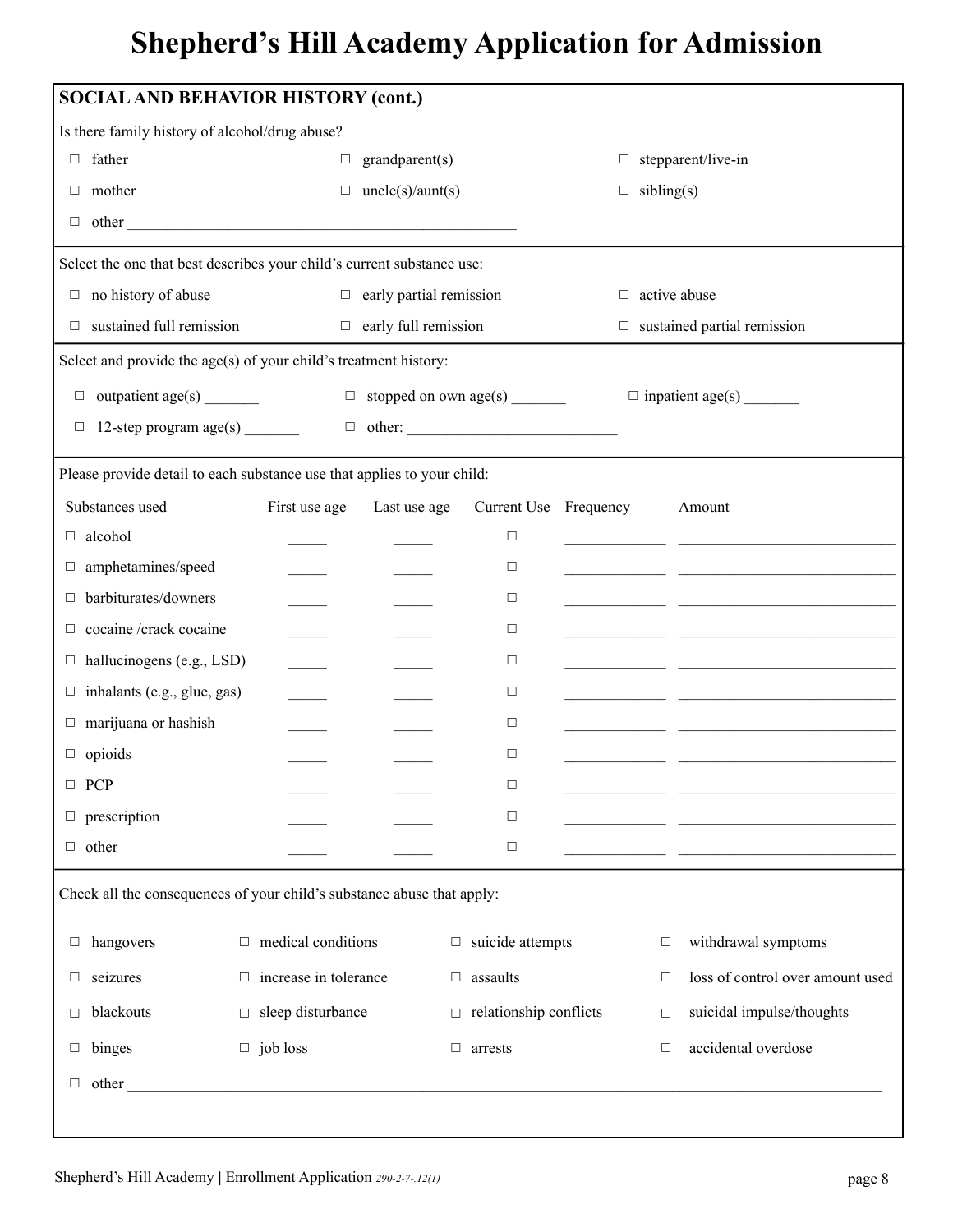|                                                                                                                                    | <b>SOCIAL AND BEHAVIOR HISTORY (cont.)</b> |     |        |                                                                                                                                                                               |        |                        |  |
|------------------------------------------------------------------------------------------------------------------------------------|--------------------------------------------|-----|--------|-------------------------------------------------------------------------------------------------------------------------------------------------------------------------------|--------|------------------------|--|
| Check all emotional/behavioral problems that apply to your child:                                                                  |                                            |     |        |                                                                                                                                                                               |        |                        |  |
| $\Box$                                                                                                                             | none                                       |     |        |                                                                                                                                                                               |        |                        |  |
| $\Box$                                                                                                                             | drug use                                   |     | $\Box$ | repeats words of others                                                                                                                                                       | $\Box$ | distrustful            |  |
| □                                                                                                                                  | alcohol abuse                              |     | $\Box$ | not trustworthy                                                                                                                                                               | □      | extreme worrier        |  |
| □                                                                                                                                  | chronic lying                              |     | □      | hostile/angry mood                                                                                                                                                            | $\Box$ | self-injurious acts    |  |
| $\Box$                                                                                                                             | stealing                                   |     | $\Box$ | indecisive                                                                                                                                                                    | $\Box$ | impulsive              |  |
| $\Box$                                                                                                                             | violent temper                             |     | □      | immature                                                                                                                                                                      | $\Box$ | easily distracted      |  |
| $\Box$                                                                                                                             | fire-setting                               |     | □      | bizarre behavior                                                                                                                                                              | □      | poor concentration     |  |
| $\Box$                                                                                                                             | hyperactive                                |     | $\Box$ | self-injurious threats                                                                                                                                                        | $\Box$ | often sad              |  |
| $\Box$                                                                                                                             | animal cruelty                             |     | □      | frequently tearful                                                                                                                                                            | □      | breaks things in anger |  |
| $\Box$                                                                                                                             | assaults others                            |     | $\Box$ | lack of attachment                                                                                                                                                            | $\Box$ | disobedient            |  |
| $\Box$                                                                                                                             |                                            |     |        |                                                                                                                                                                               |        |                        |  |
| In the behavioral conclusion, please explain in your words what the student's current behavior and emotional problems are and what |                                            |     |        |                                                                                                                                                                               |        |                        |  |
| Name                                                                                                                               |                                            | Age |        | In the event that the student were to run away, please provide a list of his friends that he/she may contact.<br>Any contact info you have (phone, social media handle, etc.) |        |                        |  |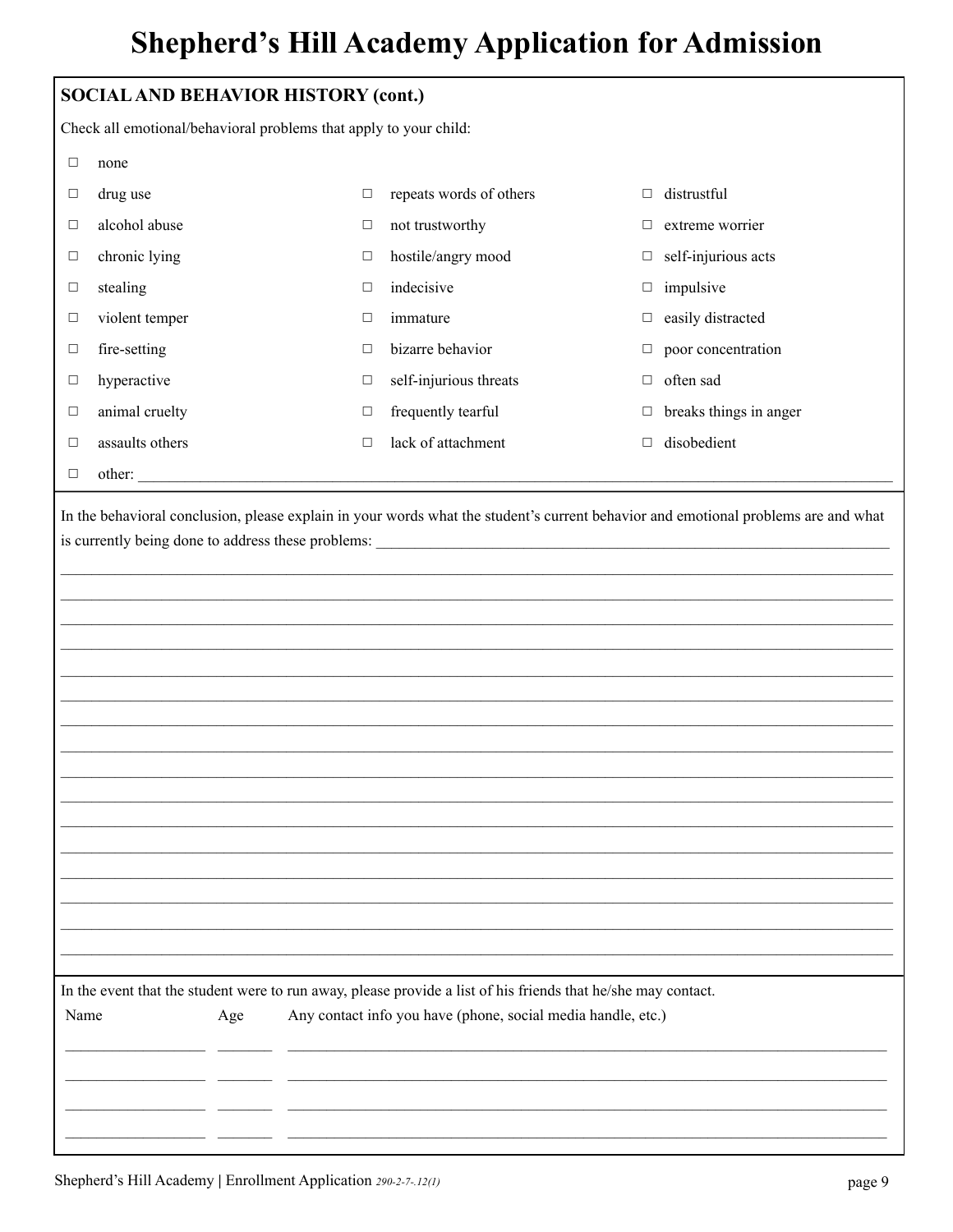| <b>MEDICAL INFORMATION</b>                                                                                                            |                            |           |        |                              |  |  |  |
|---------------------------------------------------------------------------------------------------------------------------------------|----------------------------|-----------|--------|------------------------------|--|--|--|
| List the date of your child's current physical examination: _______ (a current copy of the examination will be needed at orientation) |                            |           |        |                              |  |  |  |
| Describe the current general health of your child: $\Box$ Good $\Box$ Fair $\Box$ Poor                                                |                            |           |        |                              |  |  |  |
| Use the space below to list any details about your child's health we should be aware of:                                              |                            |           |        |                              |  |  |  |
|                                                                                                                                       |                            |           |        |                              |  |  |  |
|                                                                                                                                       |                            |           |        |                              |  |  |  |
|                                                                                                                                       |                            |           |        |                              |  |  |  |
|                                                                                                                                       |                            |           |        |                              |  |  |  |
|                                                                                                                                       |                            |           |        |                              |  |  |  |
| ,我们也不能在这里的人,我们也不能在这里的人,我们也不能不能不能不能不能不能不能不能不能不能不能不能不能不能不能。""我们,我们也不能不能不能不能不能不能不能不能                                                     |                            |           |        |                              |  |  |  |
| List name of primary care physician(s):                                                                                               |                            |           |        |                              |  |  |  |
| Name: Name:                                                                                                                           |                            | Phone:    |        |                              |  |  |  |
|                                                                                                                                       |                            |           |        |                              |  |  |  |
|                                                                                                                                       |                            |           |        |                              |  |  |  |
| Is there a history of any of the following in your child's family:                                                                    |                            |           |        |                              |  |  |  |
| $\Box$ tuberculosis                                                                                                                   | $\Box$ heart disease       |           | $\Box$ | intellectual disability      |  |  |  |
| $\Box$ birth defects                                                                                                                  | $\Box$ high blood pressure |           | $\Box$ | stroke                       |  |  |  |
| $\Box$ emotional problems                                                                                                             | alcoholism<br>$\Box$       |           | □      | cancer                       |  |  |  |
| $\Box$ behavior problems                                                                                                              | $\Box$ drug abuse          |           | $\Box$ | Alzheimer's disease/dementia |  |  |  |
| $\Box$ thyroid problems                                                                                                               | diabetes<br>$\Box$         |           |        |                              |  |  |  |
| $\Box$ other chronic or serious health problems:                                                                                      |                            |           |        |                              |  |  |  |
| List any past and/or present dental problems:                                                                                         |                            |           |        |                              |  |  |  |
|                                                                                                                                       |                            |           |        |                              |  |  |  |
| $\Box$ Yes                                                                                                                            | $\Box$ No                  |           |        |                              |  |  |  |
| Does your child have braces?<br>Does your child have a retainer?<br>$\Box$ Yes                                                        | $\Box$ No                  |           |        |                              |  |  |  |
| Does your child wear glasses?<br>$\Box$ Yes                                                                                           | $\Box$ No                  |           |        |                              |  |  |  |
| Does your child wear contact lenses? $\Box$ Yes $\Box$ No                                                                             |                            |           |        |                              |  |  |  |
| Does your child have any problems with speech and/or hearing? $\square$ Yes                                                           |                            | $\Box$ No |        |                              |  |  |  |
|                                                                                                                                       |                            |           |        |                              |  |  |  |
|                                                                                                                                       |                            |           |        |                              |  |  |  |
|                                                                                                                                       |                            |           |        |                              |  |  |  |
|                                                                                                                                       |                            |           |        |                              |  |  |  |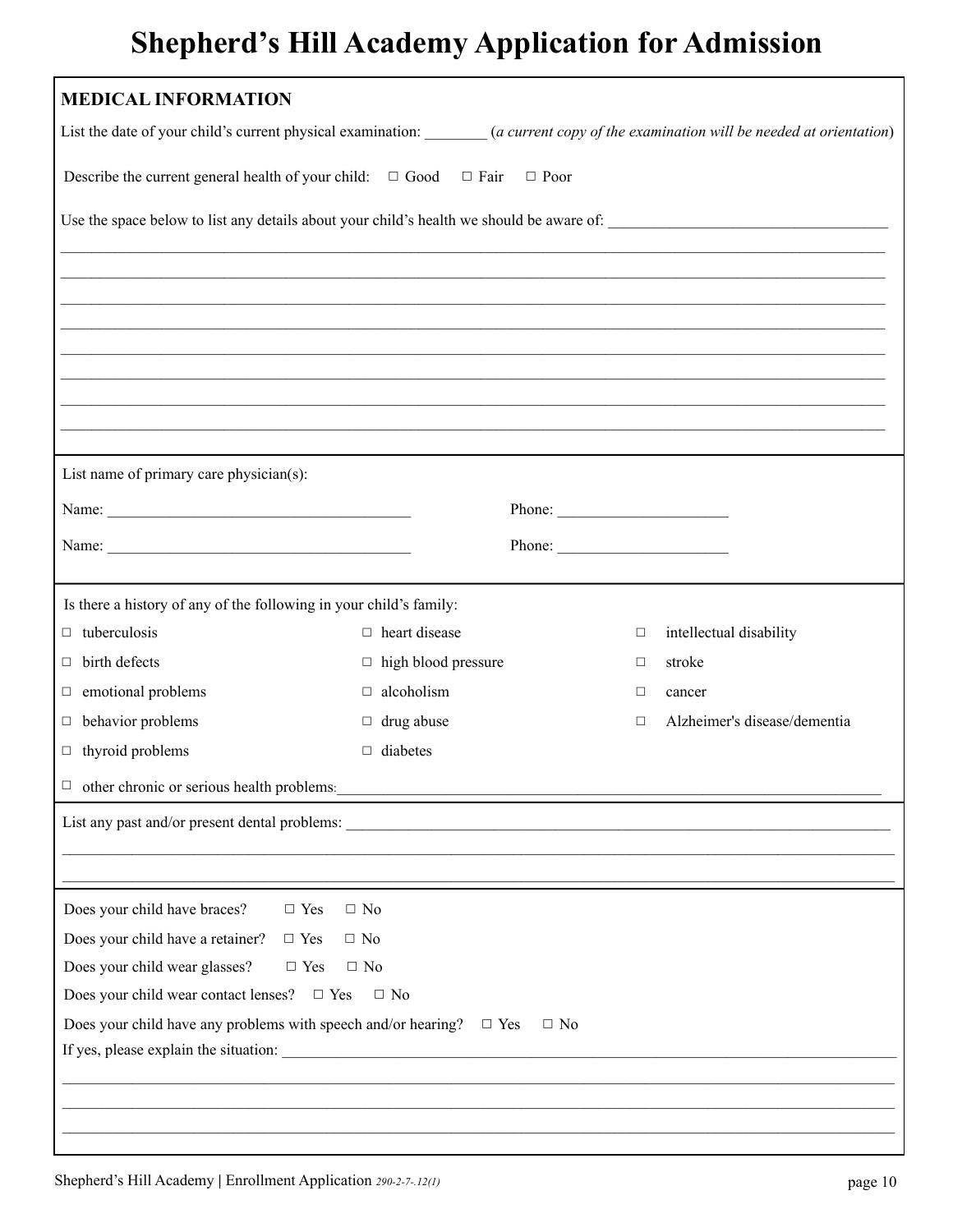| <b>MEDICAL INFORMATION (cont.)</b>                                                                                                                                                                                             |      |           |  |  |  |  |  |
|--------------------------------------------------------------------------------------------------------------------------------------------------------------------------------------------------------------------------------|------|-----------|--|--|--|--|--|
| How would you rate your child's nutritional intake?<br>$\Box$ Good<br>$\Box$ Average<br>$\Box$ Poor                                                                                                                            |      |           |  |  |  |  |  |
| How would you rate your child's junk food intake?<br>$\Box$ Low<br>$\Box$ Moderate<br>$\Box$ Excessive                                                                                                                         |      |           |  |  |  |  |  |
|                                                                                                                                                                                                                                |      |           |  |  |  |  |  |
|                                                                                                                                                                                                                                |      |           |  |  |  |  |  |
| If your child is allergic to any of the following, describe the reaction:                                                                                                                                                      |      |           |  |  |  |  |  |
| Bee/wasp stings<br>$\Box$<br>П<br>Yes<br>N <sub>0</sub>                                                                                                                                                                        |      |           |  |  |  |  |  |
| Ant bites<br>$\Box$<br>$\Box$<br>Yes<br>No                                                                                                                                                                                     |      |           |  |  |  |  |  |
| Any other insect bites<br>$\Box$<br>П<br>Yes<br>No                                                                                                                                                                             |      | Reaction: |  |  |  |  |  |
| Will your child bring an epi-pin to Shepherd's Hill Academy?<br>П<br>$\Box$<br>Yes<br>N <sub>0</sub>                                                                                                                           |      |           |  |  |  |  |  |
| Does your child have asthma?<br>$\Box$<br>П<br>No<br>Yes                                                                                                                                                                       |      |           |  |  |  |  |  |
| Will your child bring an inhaler?<br>$\Box$<br>П<br>No Yes                                                                                                                                                                     |      |           |  |  |  |  |  |
| Please be thorough in the following section. It is very important that we know all allergies that may cause reactions.                                                                                                         |      |           |  |  |  |  |  |
|                                                                                                                                                                                                                                |      |           |  |  |  |  |  |
|                                                                                                                                                                                                                                |      |           |  |  |  |  |  |
|                                                                                                                                                                                                                                |      |           |  |  |  |  |  |
|                                                                                                                                                                                                                                |      |           |  |  |  |  |  |
| Describe any serious hospitalization or accidents:                                                                                                                                                                             |      |           |  |  |  |  |  |
| Year<br>Age<br>Reason                                                                                                                                                                                                          | Year | Result    |  |  |  |  |  |
|                                                                                                                                                                                                                                |      |           |  |  |  |  |  |
|                                                                                                                                                                                                                                |      |           |  |  |  |  |  |
| <b>EDUCATIONAL INFORMATION</b>                                                                                                                                                                                                 |      |           |  |  |  |  |  |
| Explain your child's overall behavior at school: Lease and the state of the state of the state of the state of the state of the state of the state of the state of the state of the state of the state of the state of the sta |      |           |  |  |  |  |  |
|                                                                                                                                                                                                                                |      |           |  |  |  |  |  |
| Explain your child's interaction with teachers and authority in the classroom:                                                                                                                                                 |      |           |  |  |  |  |  |
|                                                                                                                                                                                                                                |      |           |  |  |  |  |  |
|                                                                                                                                                                                                                                |      |           |  |  |  |  |  |
|                                                                                                                                                                                                                                |      |           |  |  |  |  |  |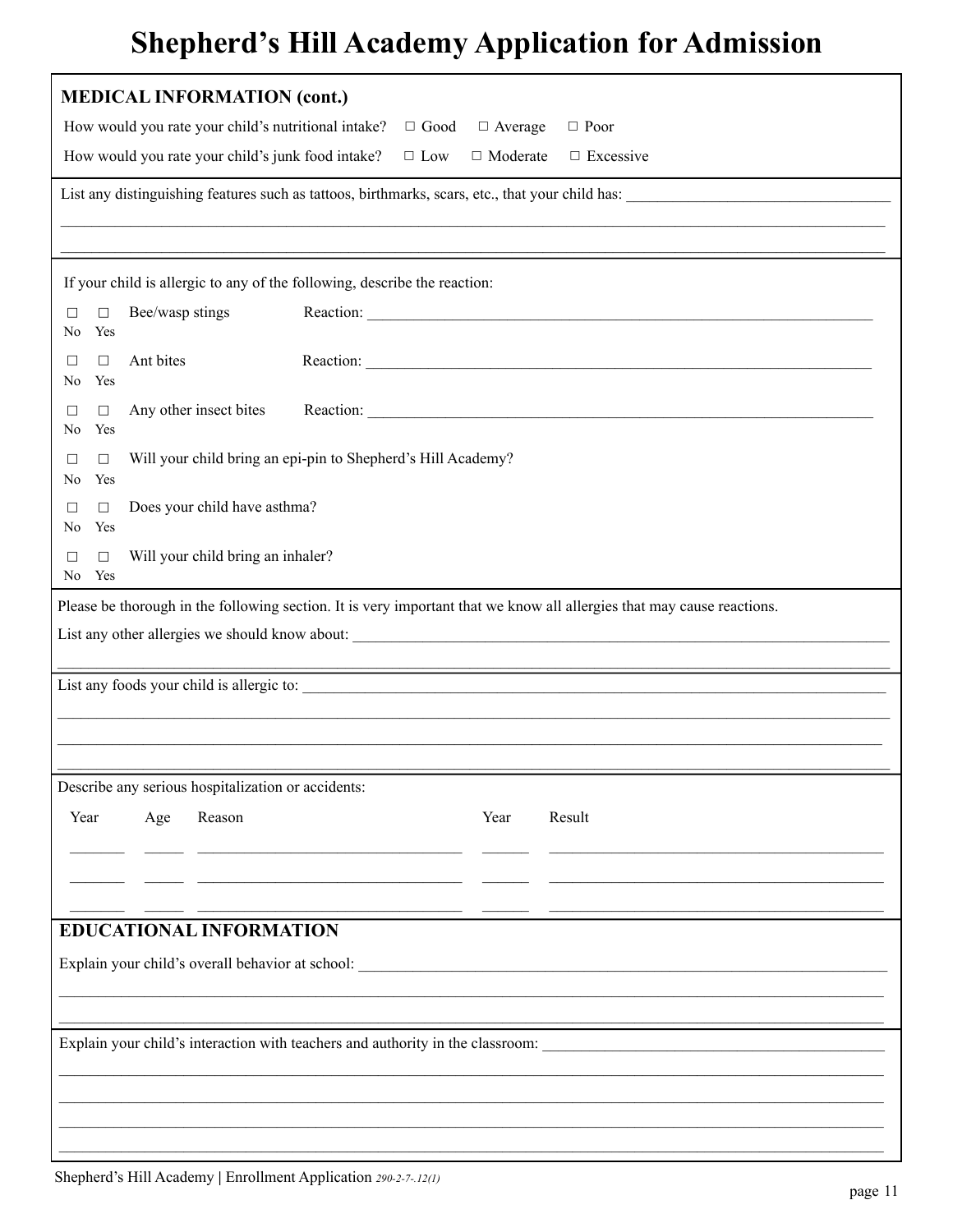| <b>EDUCATIONAL INFORMATION</b>                                                                                                                                                                                         |                                                                                  |                           |  |  |  |  |  |
|------------------------------------------------------------------------------------------------------------------------------------------------------------------------------------------------------------------------|----------------------------------------------------------------------------------|---------------------------|--|--|--|--|--|
|                                                                                                                                                                                                                        |                                                                                  |                           |  |  |  |  |  |
| Current Grade Level:                                                                                                                                                                                                   |                                                                                  |                           |  |  |  |  |  |
| May we contact the school counselor?<br>$\Box$<br>□<br>No Yes                                                                                                                                                          |                                                                                  |                           |  |  |  |  |  |
| Does your child have an IEP (Individual Education Plan) or 504 Plan? Which Plan are they on?<br>$\Box$<br>□<br>No Yes Year Written: Last time it was updated:                                                          |                                                                                  |                           |  |  |  |  |  |
| If yes, please attach any assessment information with this application. Submission of IEP or 504 documentation is necessary for<br>acceptance to Shepherd's Hill Academy, and must be submitted with this application. |                                                                                  |                           |  |  |  |  |  |
| Identified Learning Problems:                                                                                                                                                                                          |                                                                                  |                           |  |  |  |  |  |
| $\Box$ behavioral<br>$\Box$ emotional                                                                                                                                                                                  | $\Box$ math                                                                      | $\Box$ fine motor skills  |  |  |  |  |  |
| $\Box$ speech-language $\Box$ reading                                                                                                                                                                                  | $\Box$ cognitive delays                                                          | $\Box$ gross motor skills |  |  |  |  |  |
| Provide Details of Your Child's Academic Performance:                                                                                                                                                                  |                                                                                  |                           |  |  |  |  |  |
| Elementary school grades: $\Box$ Above Avenge $\Box$ Average $\Box$ Below Average $\Box$ Poor                                                                                                                          |                                                                                  |                           |  |  |  |  |  |
| Middle school grades: $\Box$ Above Avenge $\Box$ Average $\Box$ Below Average $\Box$ Poor                                                                                                                              |                                                                                  |                           |  |  |  |  |  |
| High school grades: $\Box$ Above Avenge $\Box$ Average $\Box$ Below Average $\Box$ Poor                                                                                                                                |                                                                                  |                           |  |  |  |  |  |
| How is your child's school attendance? $\Box$ Good $\Box$ Poor                                                                                                                                                         |                                                                                  |                           |  |  |  |  |  |
| If poor, please explain reasons why:                                                                                                                                                                                   |                                                                                  |                           |  |  |  |  |  |
|                                                                                                                                                                                                                        |                                                                                  |                           |  |  |  |  |  |
| Quality of Relationships with Peers at School:                                                                                                                                                                         |                                                                                  |                           |  |  |  |  |  |
| $\Box$ developmentally appropriate $\Box$ friendly                                                                                                                                                                     | $\Box$ isolated                                                                  | $\Box$ negative           |  |  |  |  |  |
| $\Box$ physically aggressive<br>$\Box$ withdrawn                                                                                                                                                                       | $\Box$ controlling                                                               | $\Box$ bullies            |  |  |  |  |  |
| $\Box$ verbally aggressive<br>$\Box$ cooperative                                                                                                                                                                       | $\Box$ victimized                                                                | $\Box$ attention seeking  |  |  |  |  |  |
|                                                                                                                                                                                                                        |                                                                                  |                           |  |  |  |  |  |
|                                                                                                                                                                                                                        |                                                                                  |                           |  |  |  |  |  |
|                                                                                                                                                                                                                        |                                                                                  |                           |  |  |  |  |  |
| Describe any difficulties your child experiences in school (authority, peer, relationships, tardiness, skipping, teased or bullied, etc.):                                                                             |                                                                                  |                           |  |  |  |  |  |
| Has your child skipped or repeated any grades?<br>$\Box$<br>□<br>Yes<br>No                                                                                                                                             |                                                                                  |                           |  |  |  |  |  |
|                                                                                                                                                                                                                        |                                                                                  |                           |  |  |  |  |  |
|                                                                                                                                                                                                                        |                                                                                  |                           |  |  |  |  |  |
| □<br>□<br>Yes<br>No                                                                                                                                                                                                    | Has your child ever been suspended or expelled from school? If so, for how long? |                           |  |  |  |  |  |
|                                                                                                                                                                                                                        |                                                                                  |                           |  |  |  |  |  |
|                                                                                                                                                                                                                        |                                                                                  |                           |  |  |  |  |  |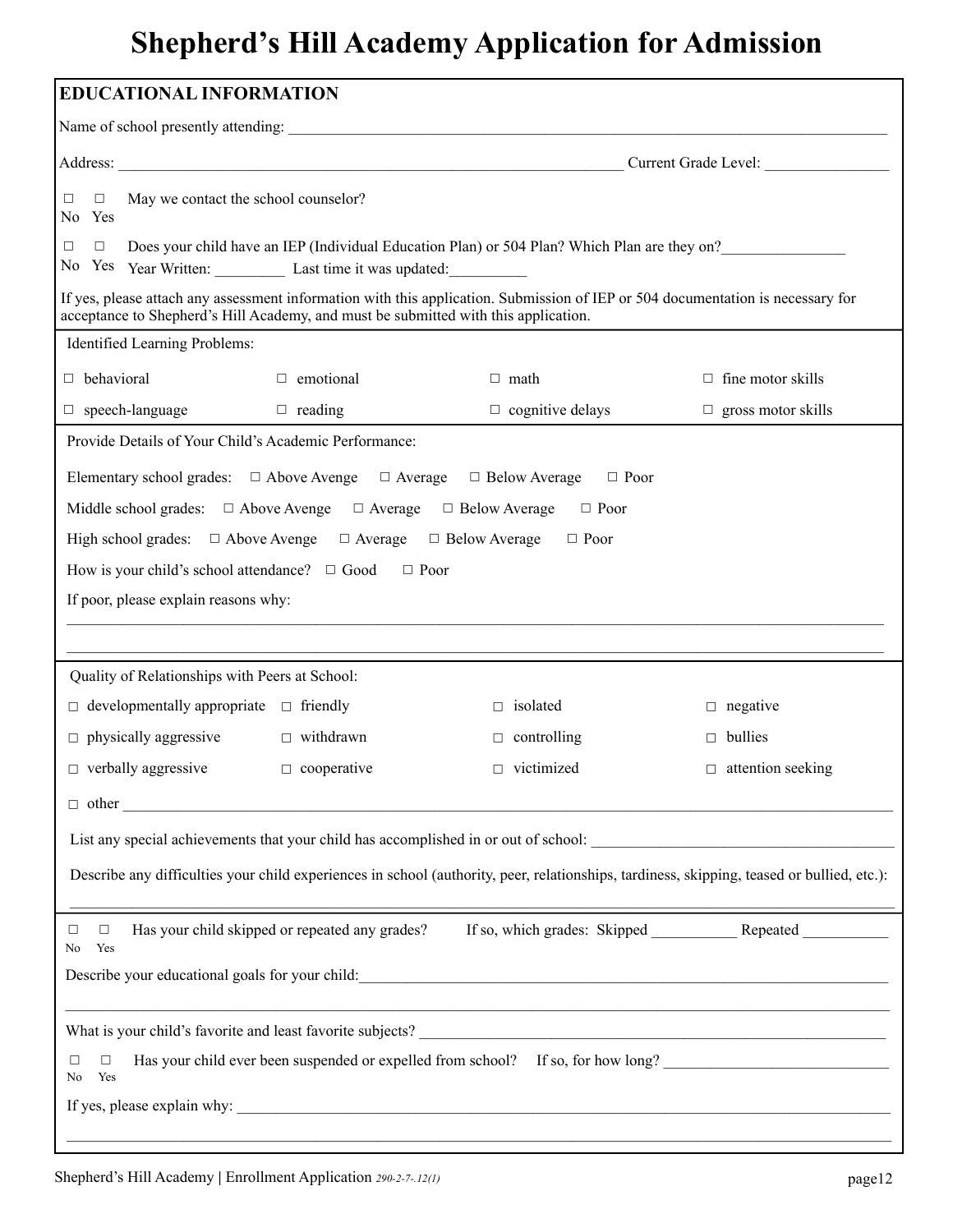| PRESENTING PROBLEMS                                                                     |        |        |                 |                 |                              |        |        |          |        |
|-----------------------------------------------------------------------------------------|--------|--------|-----------------|-----------------|------------------------------|--------|--------|----------|--------|
|                                                                                         |        |        |                 |                 |                              |        |        |          |        |
|                                                                                         |        |        |                 |                 |                              |        |        |          |        |
| <b>Current Symptom Checklist</b><br>Rate intensity of symptoms currently present.       |        |        |                 |                 |                              |        |        |          |        |
| Mild = Impacts quality of life, but no significant impairment of day-to-day functioning |        |        |                 |                 |                              |        |        |          |        |
| Moderate $=$ Significant impact on quality of life and/or day-to-day functioning        |        |        |                 |                 |                              |        |        |          |        |
| Severe = Profound impact on quality of life and/or day-to-day functioning               |        |        |                 |                 |                              |        |        |          |        |
| Symptom                                                                                 |        |        | Impact          |                 | Symptom                      |        |        | Impact   |        |
|                                                                                         | None   | Mild   | Moderate Severe |                 |                              | None   | Mild   | Moderate | Severe |
| <b>Aggressive Behaviors</b>                                                             | $\Box$ | $\Box$ | $\Box$          | $\Box$          | Laxative/Diuretic Abuse      | $\Box$ | $\Box$ | $\Box$   | $\Box$ |
| Agitation                                                                               | $\Box$ | $\Box$ | $\Box$          | $\Box$          | Loose Associations           | $\Box$ | □      | □        | $\Box$ |
| Anorexia                                                                                | □      | $\Box$ | $\Box$          | $\Box$          | Mood Swings                  | $\Box$ | □      | $\Box$   | $\Box$ |
| Appetite Disturbance                                                                    | $\Box$ | $\Box$ | $\Box$          | $\Box$          | Obsessions/Compulsions       | $\Box$ | □      | □        | □      |
| Binging/Purging                                                                         | $\Box$ | $\Box$ | $\Box$          | $\Box$          | Oppositional Behavior        | $\Box$ | $\Box$ | $\Box$   | $\Box$ |
| <b>Circumstantial Symptoms</b>                                                          | $\Box$ | $\Box$ | $\Box$          | $\Box$          | Panic Attacks                | $\Box$ | □      | $\Box$   | $\Box$ |
| <b>Concomitant Medical Condition</b>                                                    | $\Box$ | $\Box$ | $\Box$          | $\Box$          | Paranoid Ideation            | $\Box$ | $\Box$ | $\Box$   | $\Box$ |
| <b>Conduct Problems</b>                                                                 | $\Box$ | $\Box$ | $\Box$          | $\Box$          | Phobias                      | $\Box$ | $\Box$ | $\Box$   | $\Box$ |
| Delusions                                                                               | $\Box$ | $\Box$ | $\Box$          | □               | Physical Trauma Perpetrator  | $\Box$ | $\Box$ | $\Box$   | □      |
| Depressed Mood                                                                          | $\Box$ | $\Box$ | $\Box$          | $\Box$          | Physical Trauma Victim       | $\Box$ | $\Box$ | $\Box$   | $\Box$ |
| <b>Dissociative States</b>                                                              | $\Box$ | $\Box$ | $\Box$          | $\Box$          | Poor Concentration           | $\Box$ | $\Box$ | $\Box$   | $\Box$ |
| <b>Elevated Mood</b>                                                                    | $\Box$ | $\Box$ | $\Box$          | $\Box$          | Poor Grooming                | $\Box$ | $\Box$ | □        | $\Box$ |
| <b>Elimination Disturbance</b>                                                          | $\Box$ | $\Box$ | $\Box$          | $\Box$          | Psychomotor Retardation      | $\Box$ | $\Box$ | $\Box$   |        |
| <b>Emotional Trauma Perpetrator</b>                                                     | $\Box$ | $\Box$ | $\Box$          | $\Box$          | Self-Mutilation              | $\Box$ | $\Box$ | $\Box$   | $\Box$ |
| <b>Emotional Trauma Victim</b>                                                          | $\Box$ | $\Box$ | $\Box$          | $\Box$          | Sexual Dysfunction           | $\Box$ | $\Box$ | $\Box$   | $\Box$ |
| Emotionality                                                                            | $\Box$ | $\Box$ | $\Box$          | $\Box$          | Sexual Trauma Perpetrator    | $\Box$ | □      | $\Box$   | $\Box$ |
| Fatigue/Low Energy                                                                      | $\Box$ | $\Box$ | $\Box$          | $\Box$          | Sexual Trauma Victim         | $\Box$ | $\Box$ | $\Box$   | $\Box$ |
| Generalized Anxiety                                                                     | $\Box$ | $\Box$ | $\Box$          | $\Box$          | Significant Weight Gain/Loss | $\Box$ | $\Box$ | $\Box$   | $\Box$ |
| Grief                                                                                   | $\Box$ | $\Box$ | $\Box$          | $\Box$          | Sleep Disturbance            | $\Box$ | $\Box$ | $\Box$   | $\Box$ |
| Guilt                                                                                   | $\Box$ | $\Box$ | $\Box$          | $\Box$          | Social Isolation             | $\Box$ | $\Box$ | $\Box$   | $\Box$ |
| Hallucinations                                                                          | $\Box$ | $\Box$ | $\Box$          | $\Box$          | Somatic Complaints           | $\Box$ | □      | $\Box$   | $\Box$ |
| Hopelessness                                                                            | $\Box$ | $\Box$ | $\Box$          | $\hfill\square$ | <b>Substance Abuse</b>       | $\Box$ | $\Box$ | $\Box$   | $\Box$ |
| Hyperactivity                                                                           | $\Box$ | $\Box$ | $\Box$          | $\Box$          | Worthlessness                | $\Box$ | $\Box$ | $\Box$   | $\Box$ |
| Irritability                                                                            | $\Box$ | $\Box$ | $\Box$          | $\Box$          | Other                        | $\Box$ | $\Box$ | $\Box$   | $\Box$ |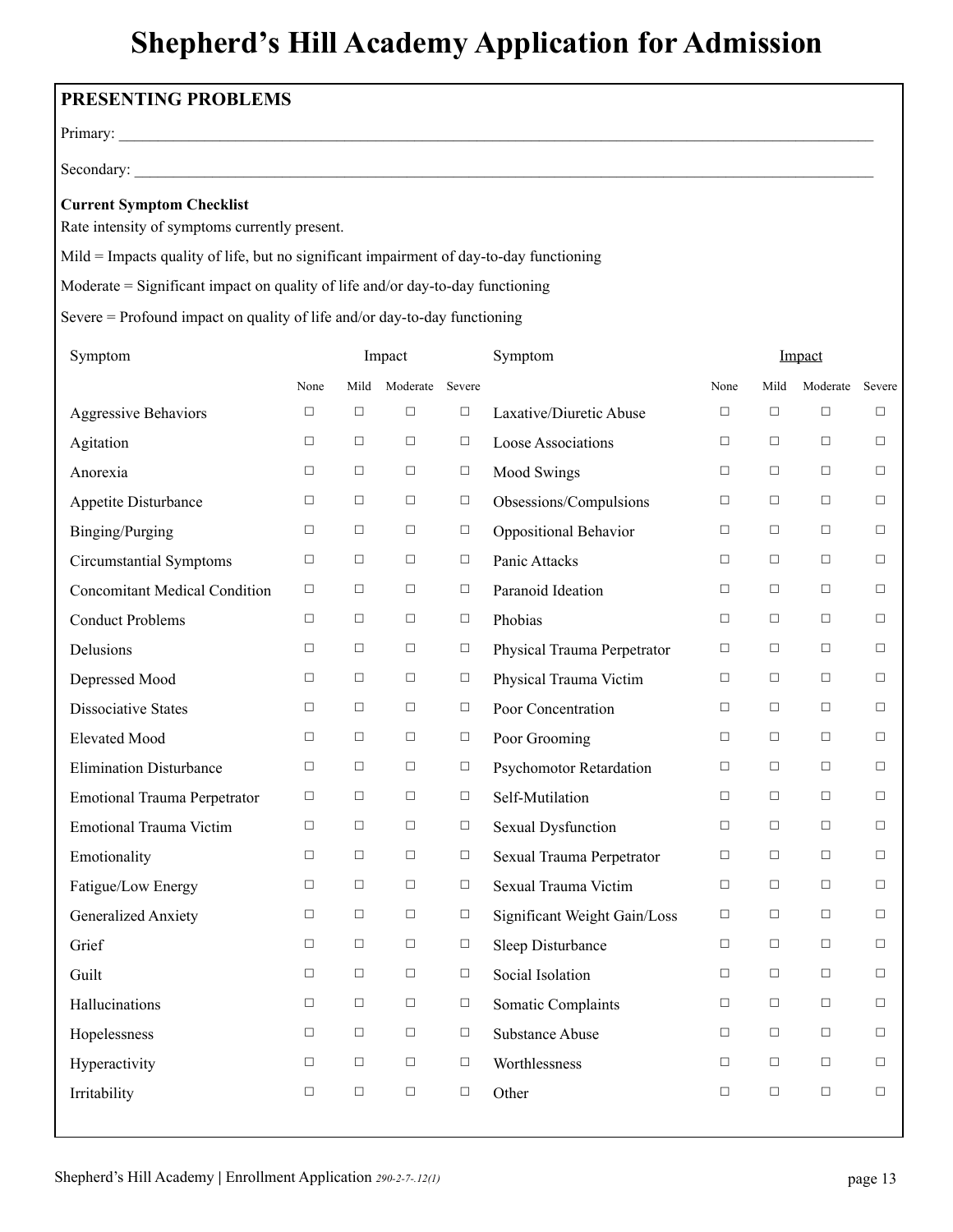| <b>PSYCHIATRIC HISTORY</b>                                                                 |      |                                                    |           |                                                                                                                                       |             |  |
|--------------------------------------------------------------------------------------------|------|----------------------------------------------------|-----------|---------------------------------------------------------------------------------------------------------------------------------------|-------------|--|
| Have you had a complete psychological done on your child?<br>$\Box$<br>$\Box$<br>Yes<br>No |      |                                                    |           |                                                                                                                                       |             |  |
|                                                                                            |      |                                                    |           |                                                                                                                                       |             |  |
| Has your child ever had outpatient psychotherapy?<br>□<br>$\Box$<br>No<br>Yes              |      |                                                    |           |                                                                                                                                       |             |  |
|                                                                                            |      |                                                    |           | If yes, on how many occasions?                                                                                                        |             |  |
|                                                                                            |      |                                                    |           |                                                                                                                                       |             |  |
|                                                                                            |      |                                                    |           | How many sessions?                                                                                                                    |             |  |
|                                                                                            |      |                                                    |           |                                                                                                                                       |             |  |
| Prior Provider Name                                                                        | City | State                                              | Diagnosis | Intervention/Modality                                                                                                                 | Beneficial? |  |
|                                                                                            |      |                                                    |           |                                                                                                                                       |             |  |
|                                                                                            |      |                                                    |           |                                                                                                                                       |             |  |
|                                                                                            |      |                                                    |           |                                                                                                                                       |             |  |
|                                                                                            |      |                                                    |           | the control of the control of the control of                                                                                          |             |  |
|                                                                                            |      |                                                    |           |                                                                                                                                       |             |  |
|                                                                                            |      |                                                    |           |                                                                                                                                       |             |  |
| No<br>Yes<br>$\Box$<br>$\Box$<br>Yes<br>No                                                 |      |                                                    |           | Has your child ever had inpatient treatment for a psychiatric, emotional or substance use disorder?<br>If yes, on how many occasions? |             |  |
|                                                                                            |      |                                                    |           |                                                                                                                                       |             |  |
|                                                                                            |      |                                                    |           |                                                                                                                                       |             |  |
|                                                                                            |      |                                                    |           | Inpatient Facility Name City State Diagnosis Intervention/Modality Beneficial?                                                        |             |  |
|                                                                                            |      |                                                    |           |                                                                                                                                       |             |  |
|                                                                                            |      |                                                    |           |                                                                                                                                       |             |  |
|                                                                                            |      |                                                    |           |                                                                                                                                       |             |  |
|                                                                                            |      |                                                    |           |                                                                                                                                       |             |  |
|                                                                                            |      |                                                    |           |                                                                                                                                       |             |  |
| □<br>$\Box$<br>Yes<br>No                                                                   |      |                                                    |           | Has a family member had inpatient treatment for a psychiatric, emotional or substance use disorder?                                   |             |  |
|                                                                                            |      |                                                    |           |                                                                                                                                       |             |  |
| $\Box$<br>$\Box$<br>Yes<br>No                                                              |      | Has a family member used psychotropic medications? |           |                                                                                                                                       |             |  |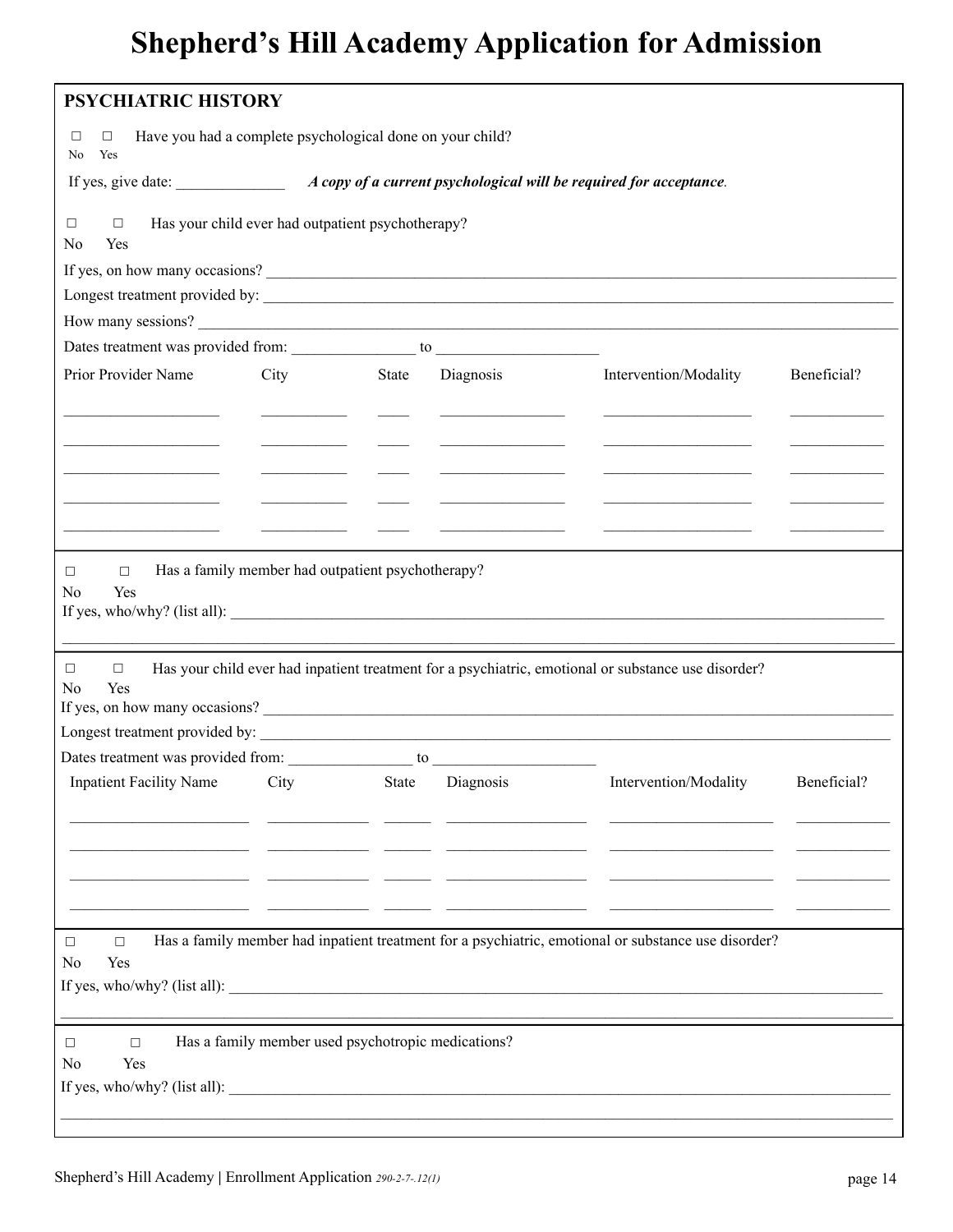| List Problems During:<br><b>Birth</b><br><b>Infancy Problems</b><br>Mother's Pregnancy<br>normal delivery<br>$\Box$<br>none<br>□<br>$\Box$<br>none<br>difficult delivery<br>high blood pressure<br>feeding problems<br>$\Box$<br>□<br>□<br>German measles<br>cesarean delivery<br>sleep problems<br>□<br>□<br>□<br>bleeding<br>complications<br>toilet training problems<br>$\Box$<br>$\Box$<br>□<br>alcohol use<br>birth weight: ______ lbs ______ oz<br>$\Box$<br>drug use<br>□<br>ear infections<br>□<br>cigarette use<br>□<br>Please discuss in detail any significant developmental history:<br>Childhood Health:<br>lead poisoning<br>chickenpox<br>$\frac{\text{(age)}}{\text{}}$<br>$\Box$<br>$\frac{\text{(age)}}{\text{}}$<br>□<br>German measles<br>$\frac{\text{(age)}}{\text{1}}$<br>$\frac{\text{(age)}}{\text{}}$<br>mumps<br>$\Box$<br>$\Box$<br>red measles<br>$\frac{\text{(age)}}{\text{}}$<br>diphtheria<br>$\frac{\text{(age)}}{\text{}}$<br>$\Box$<br>$\Box$<br>rheumatic fever<br>$\frac{\text{(age)}}{\text{}}$<br>poliomyelitis<br>$\frac{\text{(age)}}{\text{}}$<br>$\Box$<br>□<br>pneumonia<br>whooping cough<br>$\frac{\text{(age)}}{\text{1}}$<br>$\frac{\text{(age)}}{\text{}}$<br>$\Box$<br>$\Box$<br>scarlet fever<br>tuberculosis<br>$\frac{\text{(age)}}{ }$<br>$\frac{\text{(age)}}{\text{1}}$<br>$\Box$<br>□<br>autism<br>mental retardation<br>$\frac{\text{(age)}}{\text{1}}$<br>$\frac{\text{(age)}}{ }$<br>$\Box$<br>□<br>ear infections<br>asthma<br>$\left( \text{age} \right)$<br>$\left( \text{age} \right)$<br>$\Box$<br>□<br>significant injuries:<br>□<br><u> 1989 - Johann Barn, fransk politik (f. 1989)</u> |
|---------------------------------------------------------------------------------------------------------------------------------------------------------------------------------------------------------------------------------------------------------------------------------------------------------------------------------------------------------------------------------------------------------------------------------------------------------------------------------------------------------------------------------------------------------------------------------------------------------------------------------------------------------------------------------------------------------------------------------------------------------------------------------------------------------------------------------------------------------------------------------------------------------------------------------------------------------------------------------------------------------------------------------------------------------------------------------------------------------------------------------------------------------------------------------------------------------------------------------------------------------------------------------------------------------------------------------------------------------------------------------------------------------------------------------------------------------------------------------------------------------------------------------------------------------------------------------------------------------------------------------------------------------------|
|                                                                                                                                                                                                                                                                                                                                                                                                                                                                                                                                                                                                                                                                                                                                                                                                                                                                                                                                                                                                                                                                                                                                                                                                                                                                                                                                                                                                                                                                                                                                                                                                                                                               |
|                                                                                                                                                                                                                                                                                                                                                                                                                                                                                                                                                                                                                                                                                                                                                                                                                                                                                                                                                                                                                                                                                                                                                                                                                                                                                                                                                                                                                                                                                                                                                                                                                                                               |
|                                                                                                                                                                                                                                                                                                                                                                                                                                                                                                                                                                                                                                                                                                                                                                                                                                                                                                                                                                                                                                                                                                                                                                                                                                                                                                                                                                                                                                                                                                                                                                                                                                                               |
|                                                                                                                                                                                                                                                                                                                                                                                                                                                                                                                                                                                                                                                                                                                                                                                                                                                                                                                                                                                                                                                                                                                                                                                                                                                                                                                                                                                                                                                                                                                                                                                                                                                               |
|                                                                                                                                                                                                                                                                                                                                                                                                                                                                                                                                                                                                                                                                                                                                                                                                                                                                                                                                                                                                                                                                                                                                                                                                                                                                                                                                                                                                                                                                                                                                                                                                                                                               |
|                                                                                                                                                                                                                                                                                                                                                                                                                                                                                                                                                                                                                                                                                                                                                                                                                                                                                                                                                                                                                                                                                                                                                                                                                                                                                                                                                                                                                                                                                                                                                                                                                                                               |
|                                                                                                                                                                                                                                                                                                                                                                                                                                                                                                                                                                                                                                                                                                                                                                                                                                                                                                                                                                                                                                                                                                                                                                                                                                                                                                                                                                                                                                                                                                                                                                                                                                                               |
|                                                                                                                                                                                                                                                                                                                                                                                                                                                                                                                                                                                                                                                                                                                                                                                                                                                                                                                                                                                                                                                                                                                                                                                                                                                                                                                                                                                                                                                                                                                                                                                                                                                               |
|                                                                                                                                                                                                                                                                                                                                                                                                                                                                                                                                                                                                                                                                                                                                                                                                                                                                                                                                                                                                                                                                                                                                                                                                                                                                                                                                                                                                                                                                                                                                                                                                                                                               |
|                                                                                                                                                                                                                                                                                                                                                                                                                                                                                                                                                                                                                                                                                                                                                                                                                                                                                                                                                                                                                                                                                                                                                                                                                                                                                                                                                                                                                                                                                                                                                                                                                                                               |
|                                                                                                                                                                                                                                                                                                                                                                                                                                                                                                                                                                                                                                                                                                                                                                                                                                                                                                                                                                                                                                                                                                                                                                                                                                                                                                                                                                                                                                                                                                                                                                                                                                                               |
|                                                                                                                                                                                                                                                                                                                                                                                                                                                                                                                                                                                                                                                                                                                                                                                                                                                                                                                                                                                                                                                                                                                                                                                                                                                                                                                                                                                                                                                                                                                                                                                                                                                               |
|                                                                                                                                                                                                                                                                                                                                                                                                                                                                                                                                                                                                                                                                                                                                                                                                                                                                                                                                                                                                                                                                                                                                                                                                                                                                                                                                                                                                                                                                                                                                                                                                                                                               |
|                                                                                                                                                                                                                                                                                                                                                                                                                                                                                                                                                                                                                                                                                                                                                                                                                                                                                                                                                                                                                                                                                                                                                                                                                                                                                                                                                                                                                                                                                                                                                                                                                                                               |
|                                                                                                                                                                                                                                                                                                                                                                                                                                                                                                                                                                                                                                                                                                                                                                                                                                                                                                                                                                                                                                                                                                                                                                                                                                                                                                                                                                                                                                                                                                                                                                                                                                                               |
|                                                                                                                                                                                                                                                                                                                                                                                                                                                                                                                                                                                                                                                                                                                                                                                                                                                                                                                                                                                                                                                                                                                                                                                                                                                                                                                                                                                                                                                                                                                                                                                                                                                               |
|                                                                                                                                                                                                                                                                                                                                                                                                                                                                                                                                                                                                                                                                                                                                                                                                                                                                                                                                                                                                                                                                                                                                                                                                                                                                                                                                                                                                                                                                                                                                                                                                                                                               |
|                                                                                                                                                                                                                                                                                                                                                                                                                                                                                                                                                                                                                                                                                                                                                                                                                                                                                                                                                                                                                                                                                                                                                                                                                                                                                                                                                                                                                                                                                                                                                                                                                                                               |
|                                                                                                                                                                                                                                                                                                                                                                                                                                                                                                                                                                                                                                                                                                                                                                                                                                                                                                                                                                                                                                                                                                                                                                                                                                                                                                                                                                                                                                                                                                                                                                                                                                                               |
|                                                                                                                                                                                                                                                                                                                                                                                                                                                                                                                                                                                                                                                                                                                                                                                                                                                                                                                                                                                                                                                                                                                                                                                                                                                                                                                                                                                                                                                                                                                                                                                                                                                               |
|                                                                                                                                                                                                                                                                                                                                                                                                                                                                                                                                                                                                                                                                                                                                                                                                                                                                                                                                                                                                                                                                                                                                                                                                                                                                                                                                                                                                                                                                                                                                                                                                                                                               |
|                                                                                                                                                                                                                                                                                                                                                                                                                                                                                                                                                                                                                                                                                                                                                                                                                                                                                                                                                                                                                                                                                                                                                                                                                                                                                                                                                                                                                                                                                                                                                                                                                                                               |
|                                                                                                                                                                                                                                                                                                                                                                                                                                                                                                                                                                                                                                                                                                                                                                                                                                                                                                                                                                                                                                                                                                                                                                                                                                                                                                                                                                                                                                                                                                                                                                                                                                                               |
| $\Box$                                                                                                                                                                                                                                                                                                                                                                                                                                                                                                                                                                                                                                                                                                                                                                                                                                                                                                                                                                                                                                                                                                                                                                                                                                                                                                                                                                                                                                                                                                                                                                                                                                                        |
|                                                                                                                                                                                                                                                                                                                                                                                                                                                                                                                                                                                                                                                                                                                                                                                                                                                                                                                                                                                                                                                                                                                                                                                                                                                                                                                                                                                                                                                                                                                                                                                                                                                               |
|                                                                                                                                                                                                                                                                                                                                                                                                                                                                                                                                                                                                                                                                                                                                                                                                                                                                                                                                                                                                                                                                                                                                                                                                                                                                                                                                                                                                                                                                                                                                                                                                                                                               |
| Delayed Developmental Milestones (check only those milestones that did not occur at expected age):                                                                                                                                                                                                                                                                                                                                                                                                                                                                                                                                                                                                                                                                                                                                                                                                                                                                                                                                                                                                                                                                                                                                                                                                                                                                                                                                                                                                                                                                                                                                                            |
| controlling bowels<br>riding tricycle<br>$\Box$ sitting<br>$\Box$<br>$\Box$                                                                                                                                                                                                                                                                                                                                                                                                                                                                                                                                                                                                                                                                                                                                                                                                                                                                                                                                                                                                                                                                                                                                                                                                                                                                                                                                                                                                                                                                                                                                                                                   |
| $\Box$ rolling over<br>riding bicycle<br>sleeping alone<br>$\Box$<br>$\Box$                                                                                                                                                                                                                                                                                                                                                                                                                                                                                                                                                                                                                                                                                                                                                                                                                                                                                                                                                                                                                                                                                                                                                                                                                                                                                                                                                                                                                                                                                                                                                                                   |
| $\Box$ standing<br>dressing self<br>controlling bladder<br>$\Box$<br>□                                                                                                                                                                                                                                                                                                                                                                                                                                                                                                                                                                                                                                                                                                                                                                                                                                                                                                                                                                                                                                                                                                                                                                                                                                                                                                                                                                                                                                                                                                                                                                                        |
| engaging peers<br>speaking sentences<br>$\Box$ walking<br>$\Box$<br>$\Box$                                                                                                                                                                                                                                                                                                                                                                                                                                                                                                                                                                                                                                                                                                                                                                                                                                                                                                                                                                                                                                                                                                                                                                                                                                                                                                                                                                                                                                                                                                                                                                                    |
| $\Box$ feeding self<br>tolerating separation<br>other:<br>$\Box$<br>$\Box$                                                                                                                                                                                                                                                                                                                                                                                                                                                                                                                                                                                                                                                                                                                                                                                                                                                                                                                                                                                                                                                                                                                                                                                                                                                                                                                                                                                                                                                                                                                                                                                    |
| $\Box$ speaking words<br>playing cooperatively<br>other:<br>$\Box$<br>$\Box$                                                                                                                                                                                                                                                                                                                                                                                                                                                                                                                                                                                                                                                                                                                                                                                                                                                                                                                                                                                                                                                                                                                                                                                                                                                                                                                                                                                                                                                                                                                                                                                  |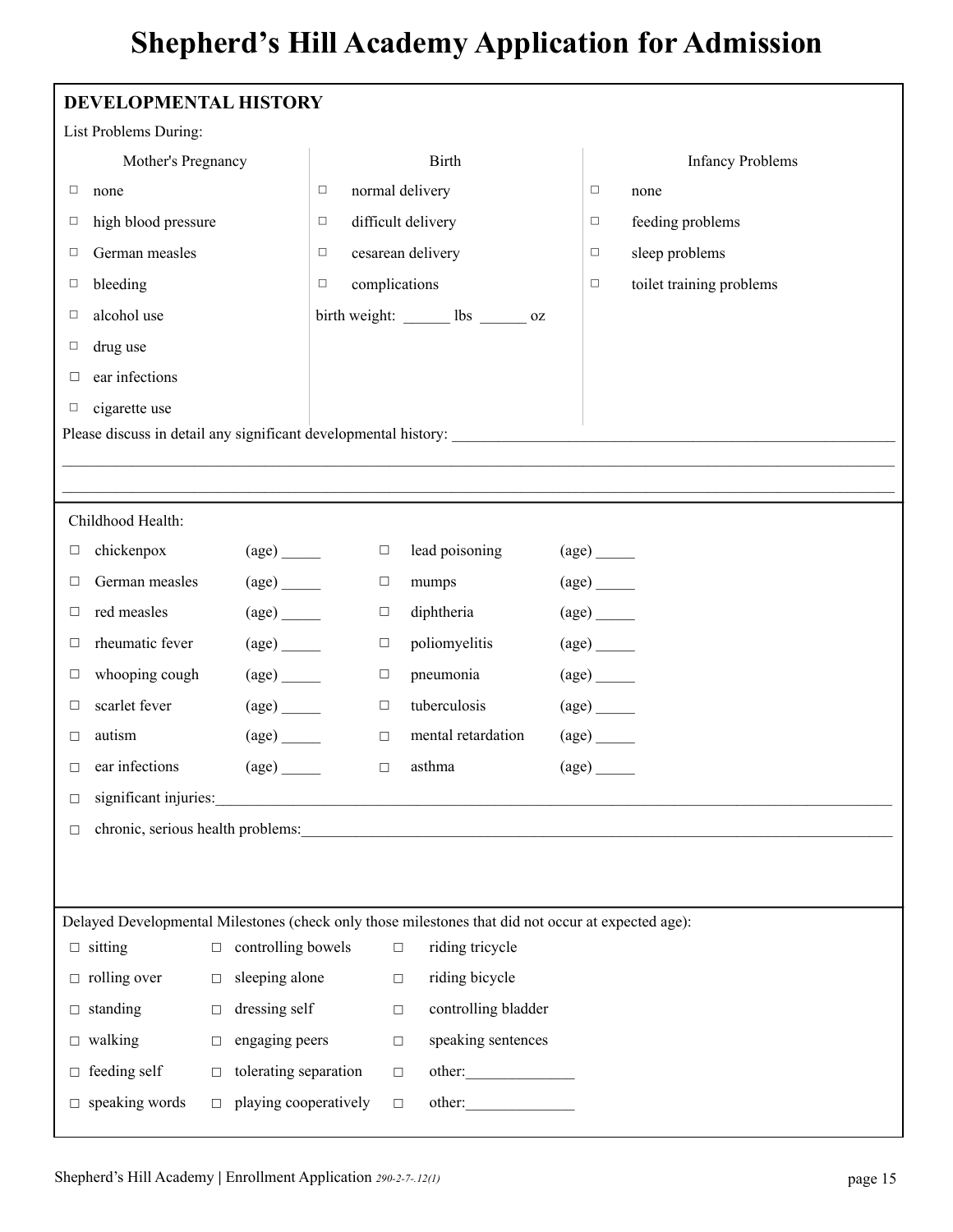#### **MEDICATION INFORMATION**

|         |               | of all medicine dispensed.                                                                                                                                                                                                               |        |                                                                 |                   |                 | Any medication brought to Shepherd's Hill Academy must be in correctly labeled pharmacy containers. Our nurse will be in charge                                                                                                |  |  |
|---------|---------------|------------------------------------------------------------------------------------------------------------------------------------------------------------------------------------------------------------------------------------------|--------|-----------------------------------------------------------------|-------------------|-----------------|--------------------------------------------------------------------------------------------------------------------------------------------------------------------------------------------------------------------------------|--|--|
| □<br>No | □<br>Yes      | Has your child ever taken psychotropic medications?                                                                                                                                                                                      |        |                                                                 |                   |                 |                                                                                                                                                                                                                                |  |  |
| □<br>No | □<br>Yes      | Is your child currently taking psychotropic medications?                                                                                                                                                                                 |        |                                                                 |                   |                 |                                                                                                                                                                                                                                |  |  |
| □<br>No | $\Box$<br>Yes | Does your child have a history of refusing or hiding medications?                                                                                                                                                                        |        |                                                                 |                   |                 |                                                                                                                                                                                                                                |  |  |
| □<br>No | $\Box$<br>Yes |                                                                                                                                                                                                                                          |        | Has your child ever had an allergic reaction to any medication? |                   |                 |                                                                                                                                                                                                                                |  |  |
|         |               |                                                                                                                                                                                                                                          |        |                                                                 |                   |                 | If yes, please list the medication and explain the situation: explainting the situation of the situation of the situation of the situation of the situation of the situation of the situation of the situation of the situatio |  |  |
|         |               | List current psychotropic medication:                                                                                                                                                                                                    |        |                                                                 |                   |                 |                                                                                                                                                                                                                                |  |  |
|         | Medication    |                                                                                                                                                                                                                                          | Dosage | Frequency                                                       | <b>Start Date</b> | <b>End Date</b> | Physician                                                                                                                                                                                                                      |  |  |
|         |               |                                                                                                                                                                                                                                          |        |                                                                 |                   |                 |                                                                                                                                                                                                                                |  |  |
|         |               |                                                                                                                                                                                                                                          |        |                                                                 |                   |                 |                                                                                                                                                                                                                                |  |  |
|         |               | List current non-psychotropic medication (prescription & over-the-counter):                                                                                                                                                              |        |                                                                 |                   |                 |                                                                                                                                                                                                                                |  |  |
|         | Medication    |                                                                                                                                                                                                                                          | Dosage | Frequency                                                       | <b>Start Date</b> | <b>End Date</b> | Physician                                                                                                                                                                                                                      |  |  |
|         |               |                                                                                                                                                                                                                                          |        |                                                                 |                   |                 |                                                                                                                                                                                                                                |  |  |
|         |               |                                                                                                                                                                                                                                          |        |                                                                 |                   |                 |                                                                                                                                                                                                                                |  |  |
|         |               | List current vitamins that you will bring to intake:                                                                                                                                                                                     |        |                                                                 |                   |                 |                                                                                                                                                                                                                                |  |  |
|         |               | choose to send vitamins, please remember the following:<br>-anything other than a daily multivitamin must have a doctor's order<br>-all vitamins must be pre-sorted and packed<br>-vitamins must come in the form of a pill, not a gummy |        |                                                                 |                   |                 | In general, other than a daily multivitamin, Shepherd's Hill Academy does not administer individually packed vitamins. If you                                                                                                  |  |  |
|         | Vitamins      |                                                                                                                                                                                                                                          | Dosage | Frequency                                                       | <b>Start Date</b> | <b>End Date</b> | Physician                                                                                                                                                                                                                      |  |  |
|         |               |                                                                                                                                                                                                                                          |        |                                                                 |                   |                 |                                                                                                                                                                                                                                |  |  |
|         |               |                                                                                                                                                                                                                                          |        |                                                                 |                   |                 |                                                                                                                                                                                                                                |  |  |
|         |               |                                                                                                                                                                                                                                          |        |                                                                 |                   |                 |                                                                                                                                                                                                                                |  |  |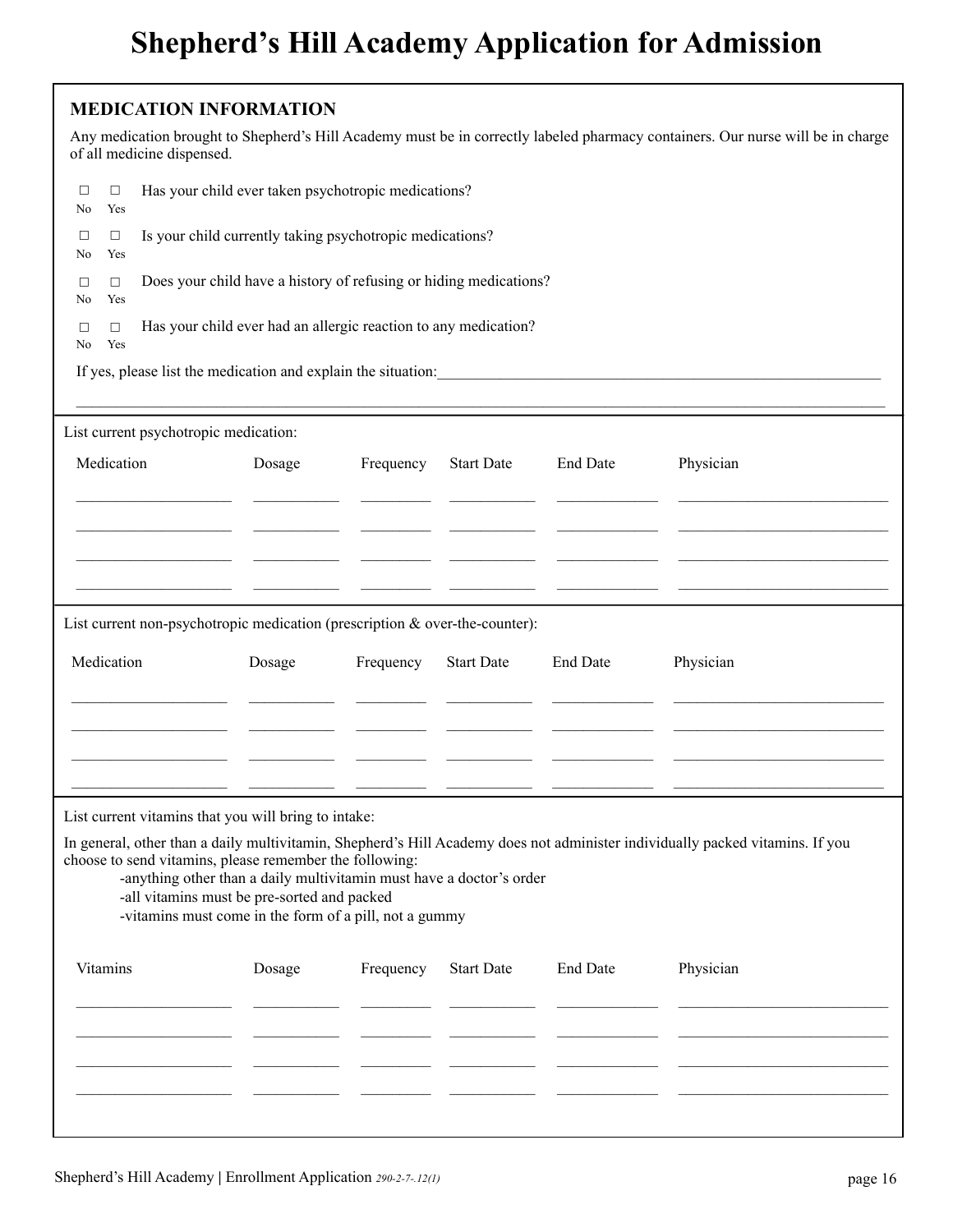| <b>ADDITIONAL INFORMATION</b>                                                                                       |                        |  |  |
|---------------------------------------------------------------------------------------------------------------------|------------------------|--|--|
| Does your child feel he/she has problems that would require this placement?<br>$\Box$<br>□<br>Yes<br>N <sub>0</sub> |                        |  |  |
| What is your child's understanding of this placement? $\Box$ none $ \Box$ in agreement $ \Box$ disagree             |                        |  |  |
|                                                                                                                     |                        |  |  |
|                                                                                                                     |                        |  |  |
|                                                                                                                     |                        |  |  |
|                                                                                                                     |                        |  |  |
|                                                                                                                     |                        |  |  |
|                                                                                                                     |                        |  |  |
| <b>EMERGENCY CONTACT INFORMATION</b>                                                                                |                        |  |  |
| Please list two contacts we may call if there is an emergency and we are unable to contact you:                     |                        |  |  |
|                                                                                                                     |                        |  |  |
| Secondary phone:                                                                                                    |                        |  |  |
|                                                                                                                     |                        |  |  |
| Secondary phone:                                                                                                    |                        |  |  |
| <b>CLOSING INFORMATION</b>                                                                                          |                        |  |  |
|                                                                                                                     |                        |  |  |
| If you found us by searching Google, could you record the keyword(s) you used?                                      |                        |  |  |
|                                                                                                                     | Relationship to child: |  |  |
| Signature                                                                                                           | Date                   |  |  |
| I have provided information as detailed and accurate as possible and agree to the general goals described above:    |                        |  |  |
| <b>Signature of Parent/Guardian</b>                                                                                 | Date                   |  |  |
| <b>Clinical Assessment-Part I Reviewed by:</b>                                                                      | Date                   |  |  |
| <b>Signature of Shepherd's Hill Academy Counseling Personnel</b>                                                    | Date                   |  |  |
|                                                                                                                     |                        |  |  |